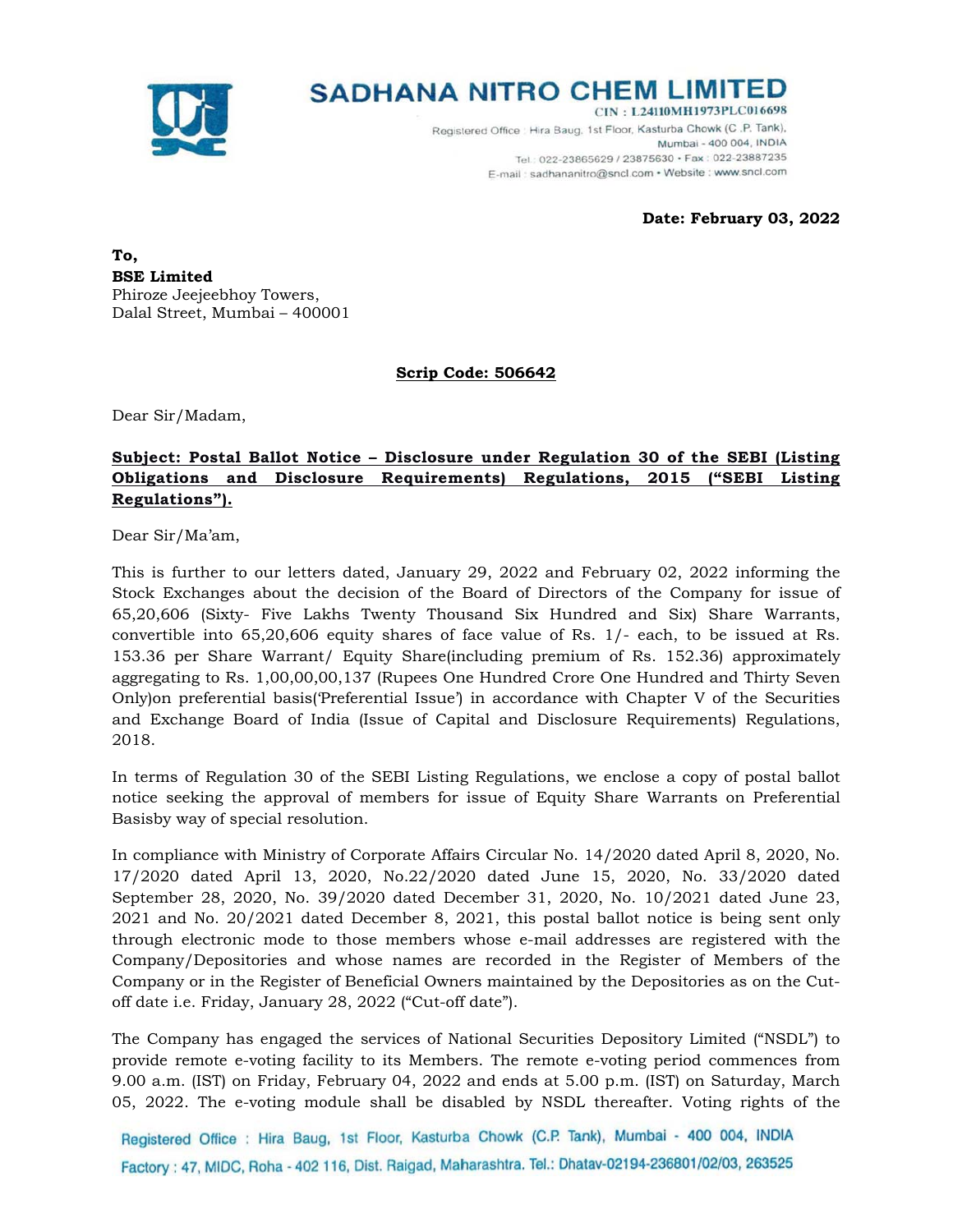

## **SADHANA NITRO CHEM LIMITED**

CIN: L24110MH1973PLC016698 Registered Office : Hira Baug, 1st Floor, Kasturba Chowk (C.P. Tank), Mumbai - 400 004, INDIA Tel.: 022-23865629 / 23875630 · Fax: 022-23887235 E-mail: sadhananitro@sncl.com · Website: www.sncl.com

Members shall be in proportion to the shares held by them in the paid-up equity share capital of the Company as on Cut-off date. Communication of assent or dissent of the Members would only take place through the remote e-voting system.

This Postal Ballot Notice will also be available on the Company's websitewww.sncl.com, websites of the Stock Exchanges i.e. BSE Limited (BSE) at www.bseindia.com, and on the website of NSDL at www.nsdl.co.in

## **FOR SADHANA NITROCHEM LIMITED**

| <b>NITIN</b>                  | Digitally signed by NITIN RAMESHCHANDRA JAN<br>DN: c=IN, o=Personal, postalCode=400104, st=Maharashtra,<br>2.5.4.20=845arf5739v16165491haaf66r1f4a9rf7lvf9a20ff14a9                                                               |
|-------------------------------|-----------------------------------------------------------------------------------------------------------------------------------------------------------------------------------------------------------------------------------|
| <b>RAMESHCHAND</b><br>RA JANI | 710278e0dd635f2c1a.<br>pseudonym=SS4ECCCSCS6CFSA931F116BE1B8899C83868S9E<br>serialNumher=003CF427S&32F8228902D822280F22FC49&29<br>2317AD27B15020444760BSDC700.cn=NfTIN<br>RAMESHCHANDRA IANI<br>Date: 2022.02.03.18:43:50.405'30" |

**Nitin Rameshchandra Jani Company Secretary Membership No**.: A4757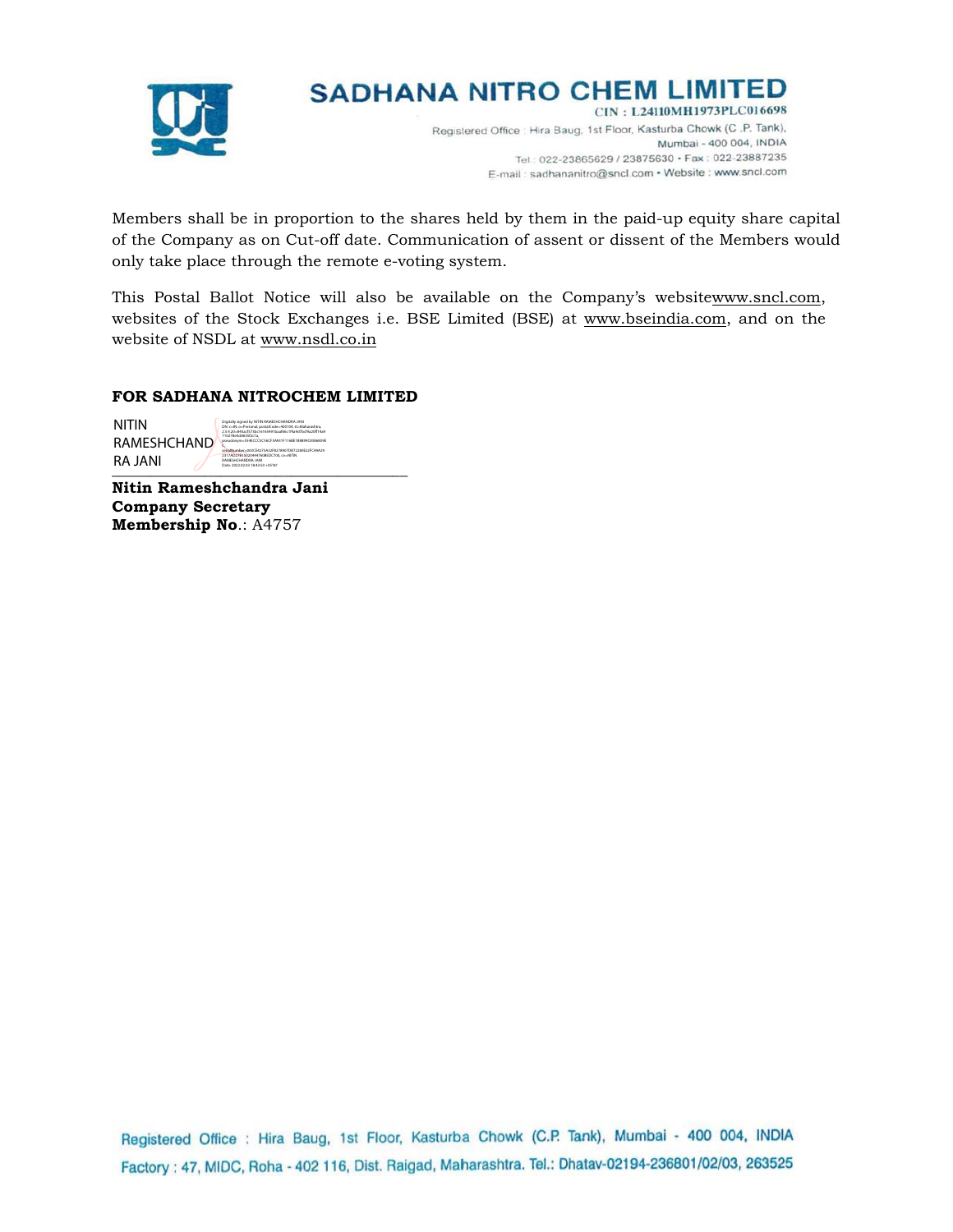

#### **CIN: L24110MH1973PLC016698**

**Regd. Office**: HiraBaug, 1st Floor, Kasturba Chowk (C.P. Tank), Mumbai – 400004

**Ph**.: 022–23865629 **Fax**: 022-23887235 **E-Mail**: sadhananitro@sncl.com **Website**: www.sncl.com

## **NOTICE OF POSTAL BALLOT**

*(Pursuant to Section 108, Section 110 of the Companies Act, 2013, read with Rule 20 and Rule 22 (1) of the Companies (Management and Administration) Rules, 2014, as amended)* 

Dear Member(s),

**NOTICE** of Postal Ballot is hereby given to the Members of Sadhana Nitro Chem Limited ('the Company'), pursuant to Section 108, Section 110 and other applicable provisions, if any, of the Companies Act, 2013 ('the Act') read with the Companies (Management and Administration), Rules, 2014 (including any statutory modification(s) or re-enactment(s) thereof for the time being in force) and Secretarial Standards-2 (SS-2), read with the General Circular No. 14/2020 dated April 8, 2020, General Circular No. 17/2020 dated April 13, 2020, General Circular No.22/2020 dated June 15, 2020, General Circular No. 33/2020 dated September 28, 2020, General Circular No. 39/2020 dated December 31, 2020, General Circular No. 10/2021 dated June 23, 2021 and General Circular No. 20/2021 dated December 8, 2021 and all other applicable circulars, if any, issued by the Ministry of Corporate Affairs ("MCA") (hereinafter collectively referred to as "MCA Circulars") in view of COVID-19 pandemic, to transact a special business relating to issue of Equity Share Warrants on preferential basis by passing a special resolution through evoting.

In compliance with the aforesaid MCA Circulars, this Postal Ballot Notice is being sent only through electronic mode to those members whose e-mail addresses are registered with the Company/Depositories. If your e-mail address is not registered with the Company/Depositories, please follow the process provided in the Notes to receive this Postal Ballot Notice.

An explanatory statement pursuant to Section 102 and other applicable provisions, if any, of the Act, pertaining to the resolution setting out the material facts and reasons thereof, is appended to this Postal Ballot Notice. Pursuant to Rule 22(5) of the Rules, the Board of Directors, at its meeting held on February 02, 2022 has appointed Mr. Makarand M. Joshi (FCS 5533), Partner or failing him Ms. Kumudini Bhalerao (FCS 6667), Partner at M/s Makarand M. Joshi & Co., Practicing Company Secretaries, as the Scrutinizer for conducting the postal ballot voting process in a fair and transparent manner.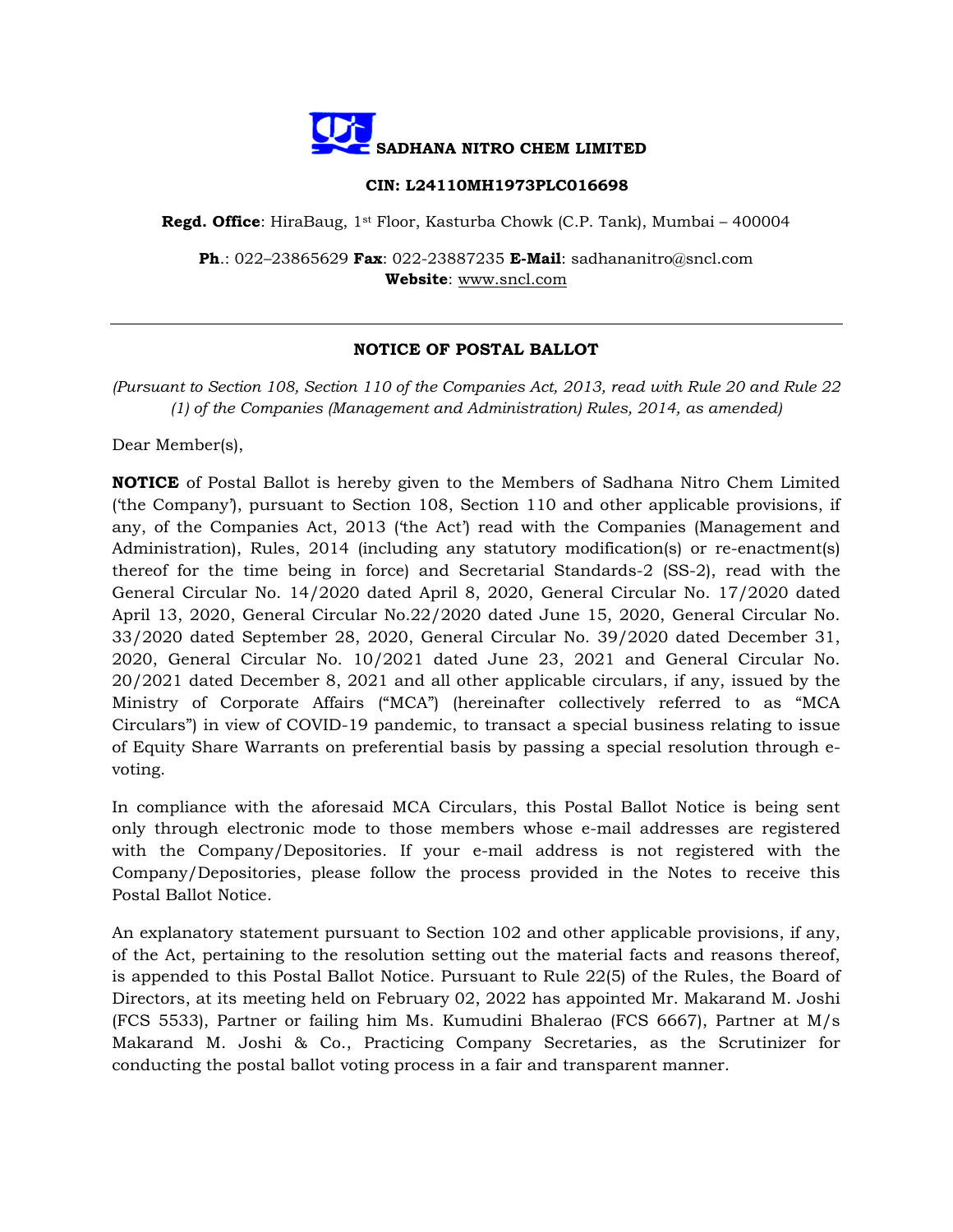The remote e-voting period commences from 9.00 a.m. (IST) on February 4, 2022 and ends at 5.00 p.m. (IST) on March 5, 2022. The Scrutinizer will submit the report to the Chairman of the Company, or any person authorized by him upon completion of the scrutiny of the votes cast through remote e-voting. The results of the Postal Ballot will be announced on or before 5.00 p.m. (IST) on Monday, March 7, 2022.

The said results along with the Scrutinizer's Report would be intimated to Bombay Stock Exchange Limited where the Equity Shares of the Company are listed. Additionally, the results will also be uploaded on the Company's websitewww.sncl.com and on the website of National Securities Depository Limited ("NSDL") www.evoting.nsdl.com.

## **SPECIAL BUSINESS:**

## **Item No. 1: To Issue Equity Share Warrants on Preferential Basis**

To consider and if thought fit, to pass the following resolution as a **Special Resolution:** 

**"RESOLVED THAT** pursuant to the provisions of Section 42, 62 and all other applicable provisions, if any, of the Companies Act, 2013 (the 'Act'), the Companies (Prospectus and Allotment of Securities) Rules, 2014, the Companies (Share Capital and Debentures) Rules, 2014 and other applicable rules made there under (including any statutory modification(s) or re-enactment(s) thereof, for the time being in force) and in accordance with the enabling provisions of the Memorandum and Articles of Association of the Company, and subject to the provisions of the Securities and Exchange Board of India (Issue of Capital and Disclosure Requirements) Regulations, 2018 ('SEBI (ICDR) Regulations'), the Securities and Exchange Board of India (Listing Obligations and Disclosure Requirements) Regulations, 2015 ('SEBI (LODR) Regulations'), as in force and subject to other applicable Rules / Regulations / Guidelines /Notifications / Circulars and clarifications issued thereunder, if any, from time to time by the Ministry of Corporate Affairs, the Securities and Exchange Board of India ('SEBI') and/ or any other competent authorities (hereinafter referred to as 'Applicable Regulatory Authorities') to the extent applicable, the Listing Agreement entered into by the Company with the Stock Exchange where the shares of the Company are listed and subject to the approval(s), consent(s), permission(s) and/or sanction(s), if any, of the appropriate authorities, institutions or bodies as may be required, and subject to such conditions as may be prescribed by any of them while granting any such approval(s), consent(s), permission(s), and/or sanction(s), and which may be agreed to by the Board of Directors of the Company (hereinafter called 'the Board' which term shall be deemed to include any committee which the Board may have constituted or hereinafter constitute to exercise its powers including the powers conferred by this resolution or any person authorised by the Board or its committee for such purpose) and subject to any other alterations, modifications, corrections, changes and variations that may be decided by the Board in its absolute discretion, the Board be and is hereby authorised on behalf of the Company to create, offer, issue and allot by way of preferential issue, from time to time, in one tranche, upto 65,20,606 Share Warrants fully convertible into equivalent number of Equity Shares of the Company ('Warrants'), to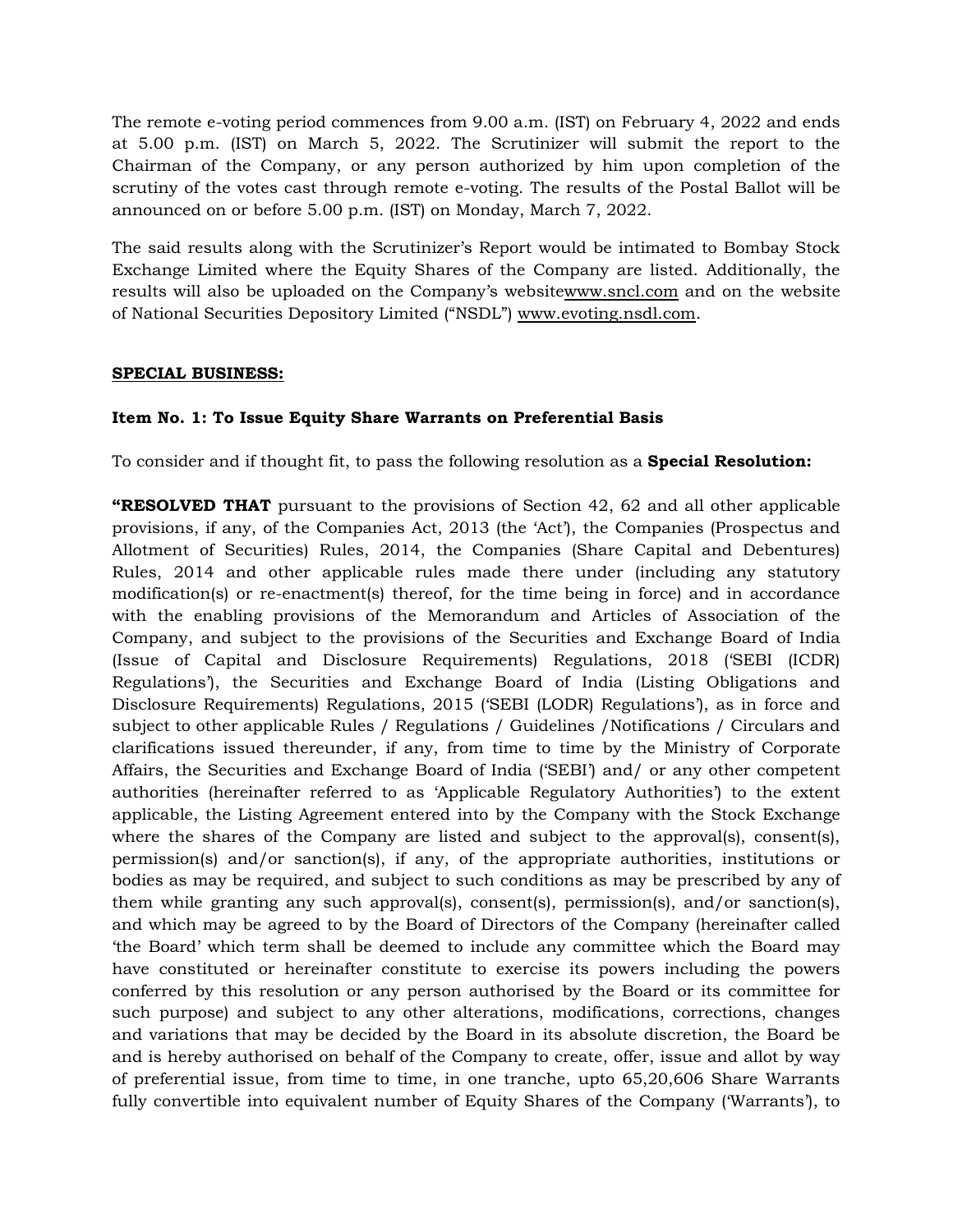the below-mentioned proposed allottee, for cash, at an issue price of INR 153.36 (Rupees One Hundred and Fifty Three and Thirty Six paise only) per Warrant ("Warrant Issue Price") including premium of INR 152.36 (Rupees One Hundred and Fifty Two and Thirty Six paise only) aggregating to INR 1,00,00,00,137 (Rupees One Hundred Crore One Hundred and Thirty Seven Only), in such manner and on such terms and conditions as the Board may in its absolute discretion decide.

| Sr.<br>No. | Names of the<br>Investors/ proposed<br><b>Allottees</b> | No. of Share<br><b>Warrants</b> | Outcome of the<br>subscription/<br>Investment<br>amount (INR)<br>(Approx.) | Category     |
|------------|---------------------------------------------------------|---------------------------------|----------------------------------------------------------------------------|--------------|
|            | Sanjay Katkar                                           | 18,25,769                       | 27,99,99,934                                                               | Non-Promoter |
| 2.         | Kailash Katkar                                          | 18,25,769                       | 27,99,99,934                                                               | Non-Promoter |
| 3.         | Chhaya Katkar                                           | 6,19,458                        | 9,50,00,079                                                                | Non-Promoter |
| 4.         | Anupama Katkar                                          | 6,19,458                        | 9,50,00,079                                                                | Non-Promoter |
| 5.         | Rohit Gupta                                             | 6,52,061                        | 10,00,00,075                                                               | Non-Promoter |
| 6.         | Jeevan Patwa                                            | 9,78,091                        | 15,00,00,036                                                               | Non-Promoter |
|            | <b>TOTAL</b>                                            | 65,20,606                       | 1,00,00,00,137                                                             |              |

**RESOLVED FURTHER THAT** in accordance with the provision of Chapter V of the SEBI (ICDR) Regulations, the 'Relevant Date' for the purpose of calculating the price for the Preferential Issue of Warrants be and is hereby fixed as Thursday, February 3, 2022, being the date 30 days prior to the date of passing of the Special Resolution by the Members of the Company.

**RESOLVED FURTHER THAT** without prejudice to the generality of the above resolution, the issue of the Warrants and Equity Shares to be allotted on exercise of Warrants under the Preferential Allotment shall be subject to the following terms and conditions, apart from others as prescribed under applicable laws:

- a) The Warrant holder shall, subject to the SEBI (ICDR) Regulations and other applicable rules, regulations and laws, be entitled to apply for and be allotted one equity share against each Warrant.
- b) An amount equivalent to 25% of the Warrant Price against each Warrant shall be payable at the time of subscription and allotment of each Warrant and the balance 75% of the Warrant Price shall be payable as per terms agreed with the Company.
- c) The Warrants shall be allotted within a period of 15 days from the date of passing of the special resolution by the Members, provided that where the allotment of Warrants is subject to receipt any approval(s) or permission(s) from Applicable Regulatory Authority(ies) or Government of India, the allotment shall be completed within a period of 15 days from the date of receipt of last of such approval or permission.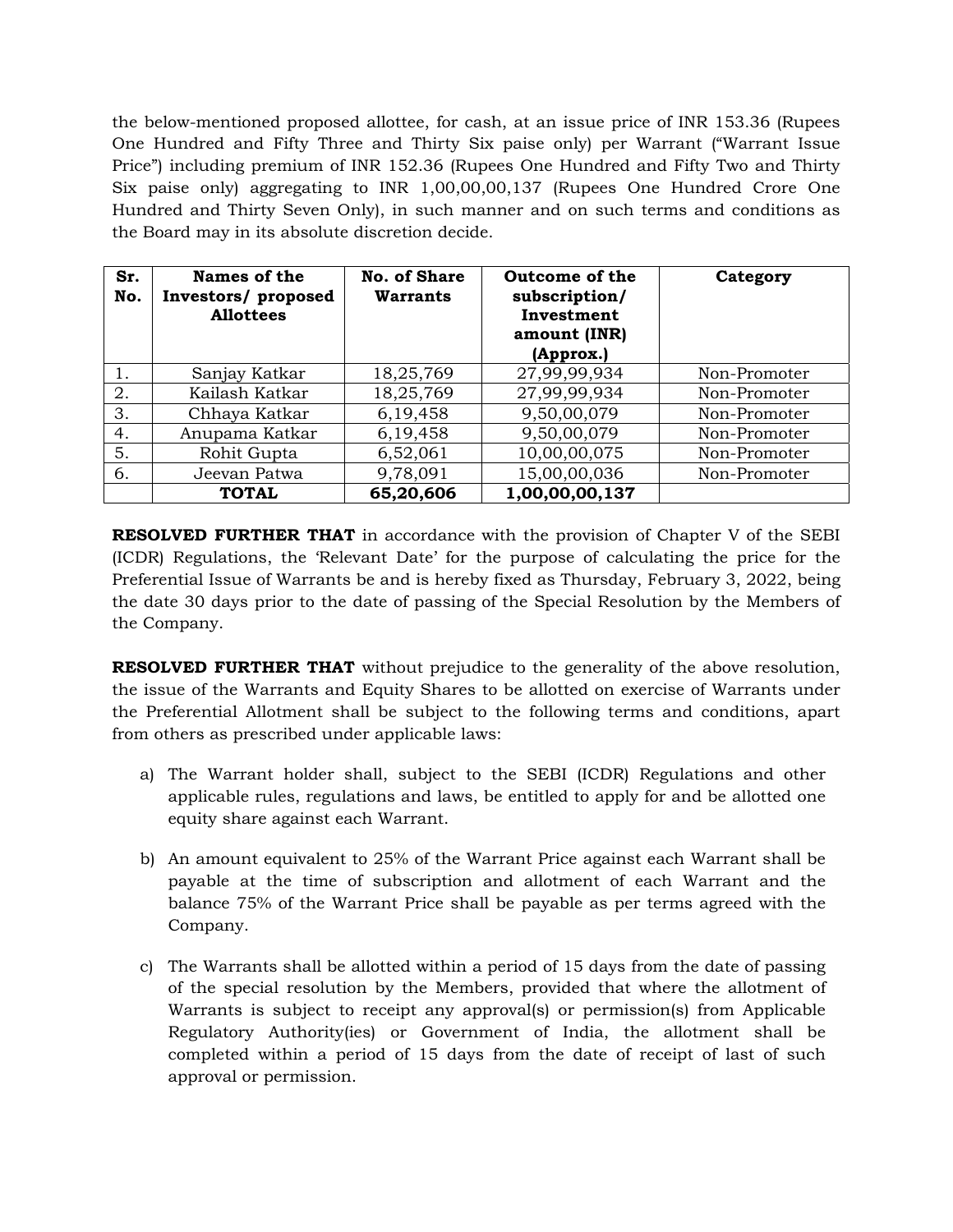- d) The Warrants and the Equity Shares allotted pursuant to exercise of such Warrants shall be subject to lock-in for such period as specified in the provisions of Chapter V of the SEBI (ICDR) Regulations and be listed on the Stock Exchanges subject to receipt of necessary permission(s), sanction(s) and approval(s).
- e) The price determined and the number of Equity Shares to be allotted on conversion of the Warrants shall be subject to appropriate adjustments as permitted under the rules, regulations and laws, as applicable from time to time.
- f) The warrant holders shall be entitled to all future corporate actions including but not limited to issue of bonus/rights, if any, and the Company shall reserve proportion of such entitlement for the warrant holders.
- g) The right attached to Warrants may be exercised by the Warrant holder, at any time on or before the expiry of 12 months from the date of allotment of the Warrants by issuing a written notice to the Company specifying the number of Warrants proposed to be converted along with the aggregate amount payable thereon. The Company shall accordingly, without any further approval from the Members, allot the corresponding number of Equity Shares in dematerialized form.
- h) The Equity Shares allotted upon exercise of the Warrants shall be fully paid up and rank pari-passu with the existing Equity Shares of the Company in all respects (including with respect to dividend and voting powers) from the date of allotment thereof, and be subject to the requirements of all applicable laws and shall be subject to the provisions of the Memorandum and Articles of Association of the Company.
- i) In the event the warrant holder does not exercise the Warrants within 12 months from the date of allotment of Warrants, the Warrants shall lapse and the amount paid at the time of subscription of the Warrants shall stand forfeited.
- j) The Warrants by itself until exercised and Equity Shares allotted, does not give to the warrant holder thereof any rights with respect to that of a shareholder of the Company.

**RESOLVED FURTHER THAT** pursuant to the provisions of the Act, the name(s) of the proposed allottee(s) be and is hereby recorded for the issuance of invitation to subscribe to the Warrants and a private placement offer letter in Form No. PAS-4 together with an application form issued to the proposed allottee inviting them to subscribe to the Warrants.

**RESOLVED FURTHER THAT** for the purpose of giving effect to this Resolution, the Board be and is hereby authorised to do all such acts, deeds, matters and things as it may, in its absolute discretion, deem necessary, desirable or expedient, including without limitation, issuing clarifications, resolving all questions of doubt, effecting any modifications or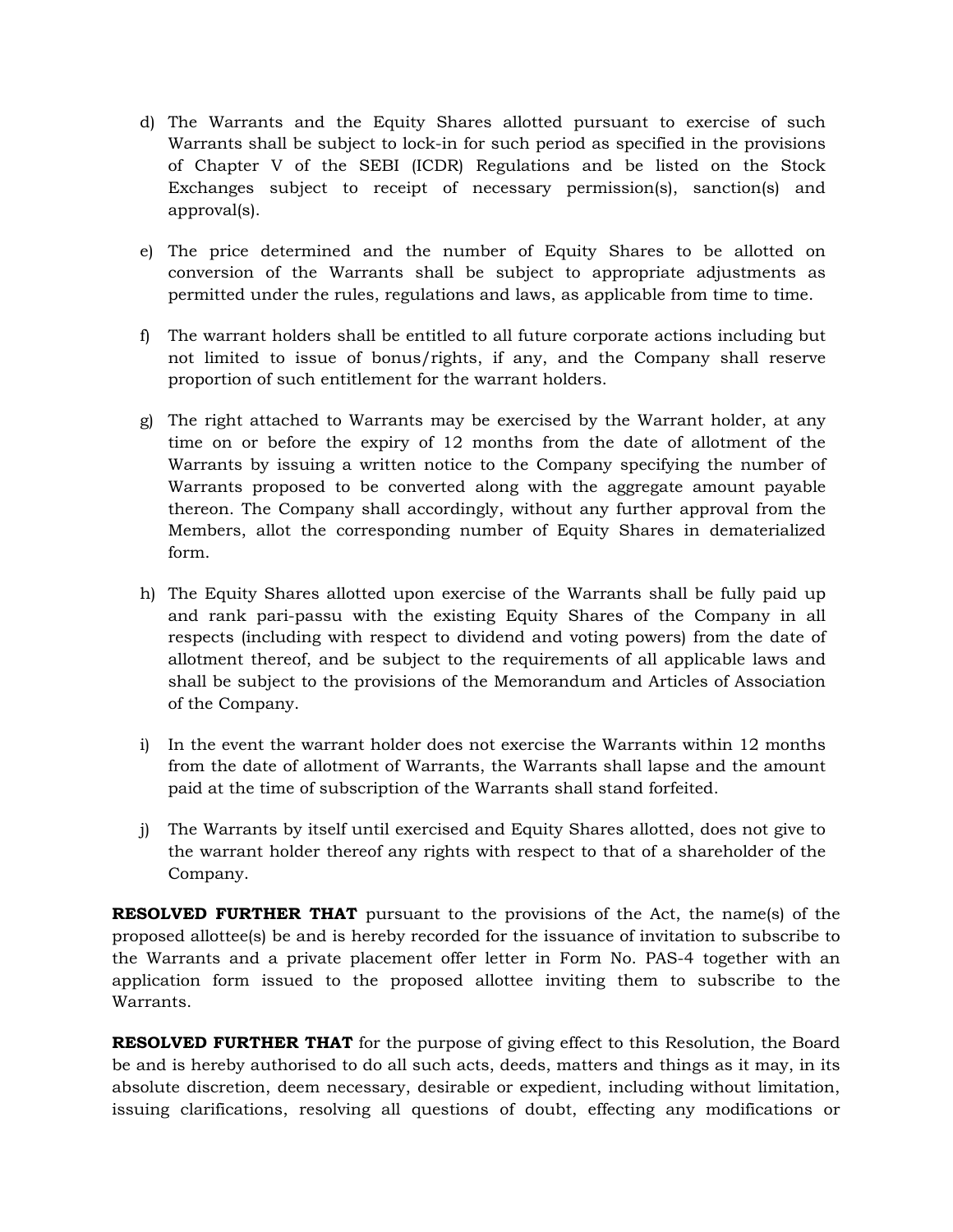changes to the foregoing (including modification(s) to the terms of the issue), entering into contracts, arrangements, agreements, documents (including for appointment of agencies, intermediaries and advisors for the Issue) and to authorize all such persons as may be necessary, in connection therewith and incidental thereto as the Board in its absolute discretion may deem appropriate, without being required to seek any fresh approval of the Members and to settle all questions, difficulties or doubts that may arise in regard to the offer, issue and allotment of the Warrants and listing thereof with the Stock Exchange as appropriate, take all other steps which may be incidental, consequential, relevant or ancillary in this connection and to effect any modification(s) to the foregoing and the decision of the Board shall be final and conclusive.

**RESOLVED FURTHER THAT** the Board be and is hereby authorised to delegate all or any of the powers herein conferred to any Committee of Directors or any other Director(s) or any other officer(s) of the Company to do all such acts, deeds, matters and things as also to execute such documents, writings, etc. as may be necessary to give effect to the aforesaid resolution."

#### **Registered Office :**

Hira Baug, 1stFloorKasturba Chowk, (C.P. Tank),Mumbai - 400004 CIN: L24110MH1973PLC016698 E-mail: sadhananitro@sncl.com **Date**: February 02, 2022

## **By order of the Board of Directors For Sadhana Nitro Chem Limited**

| NITIN      | Digitally signed by NTIN RAMESHCHANDRA, JAN.<br>DN: c=IN, o=Personal, postalCode=400104.<br>d-Maharashora.                                                                                       |
|------------|--------------------------------------------------------------------------------------------------------------------------------------------------------------------------------------------------|
| RAMESHCH   | 1 S.A. M., GASA/RETEN-SESSEGATINAMES/ MAINA/TIV/<br>9x20ff14a9710278e0dd635f2c1a.<br>psycologym-SS4ECCCSCS6CFSA921F116EE18889<br><b>POLINIESSEC</b><br>serialNumber+003CE427EA32F8278907D972280E |
| ANDRA JANI | 23FC49A292217AD276n5b2044476d6SDC700.<br>CO-NETIN RAMESHCHANDRA JANE<br>Date: 2022.02.03 19:37:03 +05'30"                                                                                        |

N.R. Jani Company Secretary Membership No: 4757

#### **NOTES**

- 1. The Explanatory Statement pursuant to the provisions of Sections 102 and 110 of the Act read with Rule 22 of the Rules stating material facts and reasons for the proposed resolution is annexed hereto.
- 2. In compliance with the MCA Circulars, the Postal Ballot Notice is being sent by electronic mode to all those members, whose names appear in the Register of Members/List of Beneficial Owners maintained by the Company/ Depositories as on January 28, 2022 ('Cut-off date) and whose e-mail IDs are registered with the Company/ Depositories. For Members who have not registered their e-mail IDs, please follow the instructions given below under these Notes.
- 3. In accordance with the provisions of the MCA Circulars, Shareholders can vote only through the e-voting process. Shareholders are requested to provide their assent or dissent through e-voting only. Physical copies of the Postal Ballot Notice and pre-paid business reply envelopes are not being sent to shareholders for this Postal Ballot.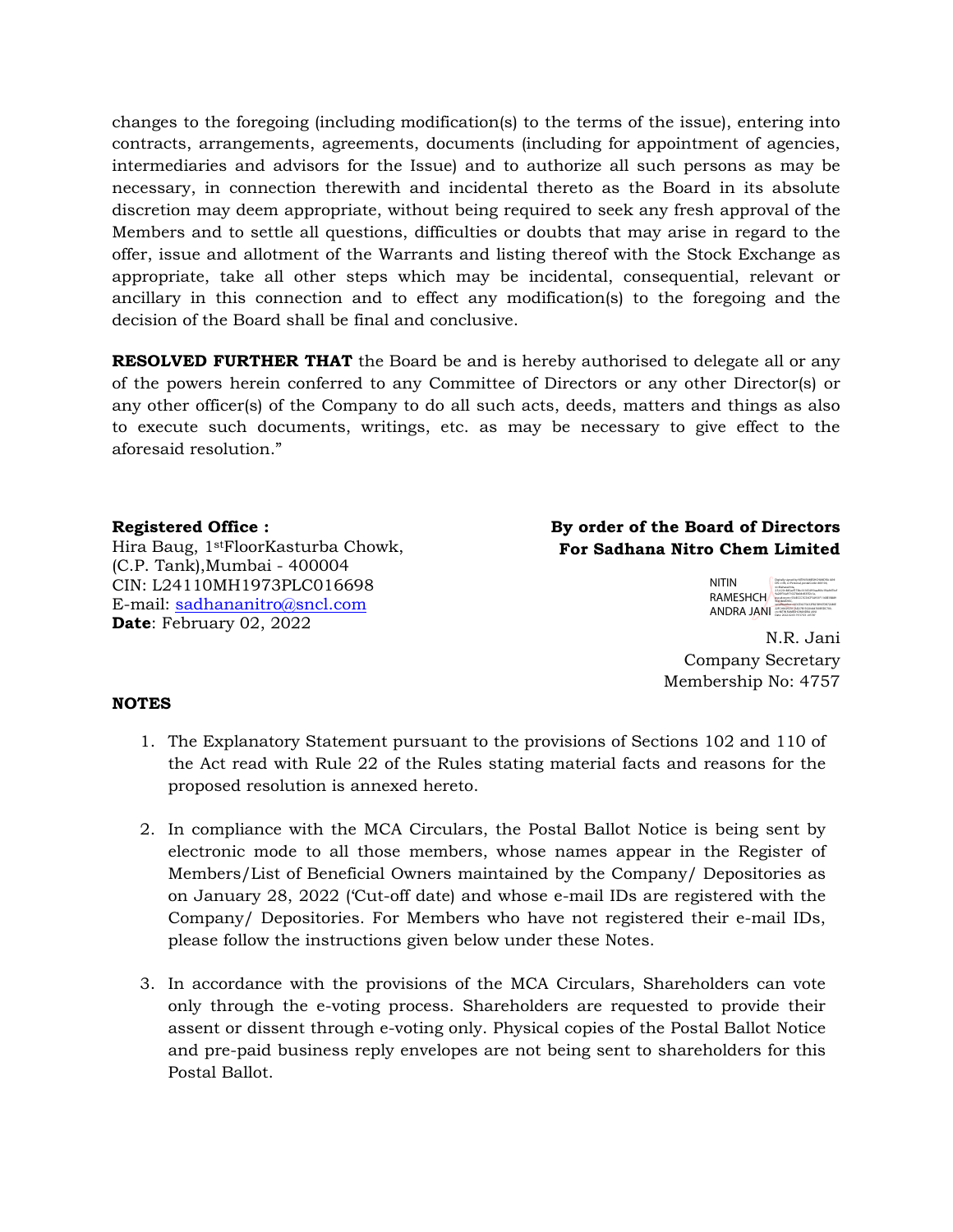- 4. In compliance with provisions of Section 108 and Section 110 and other applicable provisions, of the Act read with the Management Rules, the Company is pleased to offer e-voting facility to all the shareholders of the Company. For this purpose, the Company has engaged the services of National Securities and Depository Limited (NSDL) for facilitating e-voting to enable the shareholders to cast their votes electronically.
- 5. Shareholders may please note that the Postal Ballot Notice will also be available on the Company's website at www.sncl.com, websites of the Stock Exchanges i.e. BSE Limited (BSE) at www.bseindia.com, and on the website of NSDL at www.nsdl.co.in
- 6. All the material documents referred to Statement, shall be available for inspection on the Company's website www.sncl.com to facilitate online inspection until last date of remote e-voting. Further, copy of a certificate received from a Practicing Company Secretary certifying that requirements of SEBI (Issue of Capital and Disclosure Requirements) Regulations, 2018 are fulfilled is also placed on the website of the Company at www.sncl.com.
- 7. The Postal Ballot Notice is being sent to all the shareholders electronically, whose names appear in the Register of Members / List of Beneficial Owners as received from NSDL/Central Depository Services (India) Limited (CDSL) on January 28, 2022, being the cut-off date, are entitled to vote on the Resolutions set forth in this Postal Ballot Notice.
- 8. The voting rights of shareholders shall be in proportion to their shares of the paid-up equity share capital of the Company as on Friday, January 28, 2022 being the cut-off date fixed for the purpose.
- 9. The voting through electronic means will commence on Friday, February 4, 2022 at 9.00 a.m. (IST) and ends on Saturday, March 5, 2022 at 5:00 P. M. The evoting module shall be disabled by NSDL for voting thereafter. Once the vote on a resolution(s) is cast by the member, the member shall not be allowed to change subsequently.
- 10.A shareholder cannot exercise his/her vote by proxy on Postal Ballot.
- 11.The Scrutinizer will submit their report to the Chairman or any other Director after completion of the scrutiny and the result of the Postal Ballot voting process will be declared within two working days from the end of voting, i.e. on or before Monday, March 7, 2022.
- 12. Resolution passed by shareholders with requisite majority, through Postal Ballot shall be deemed to have been passed at a General Meeting of Members convened on that behalf.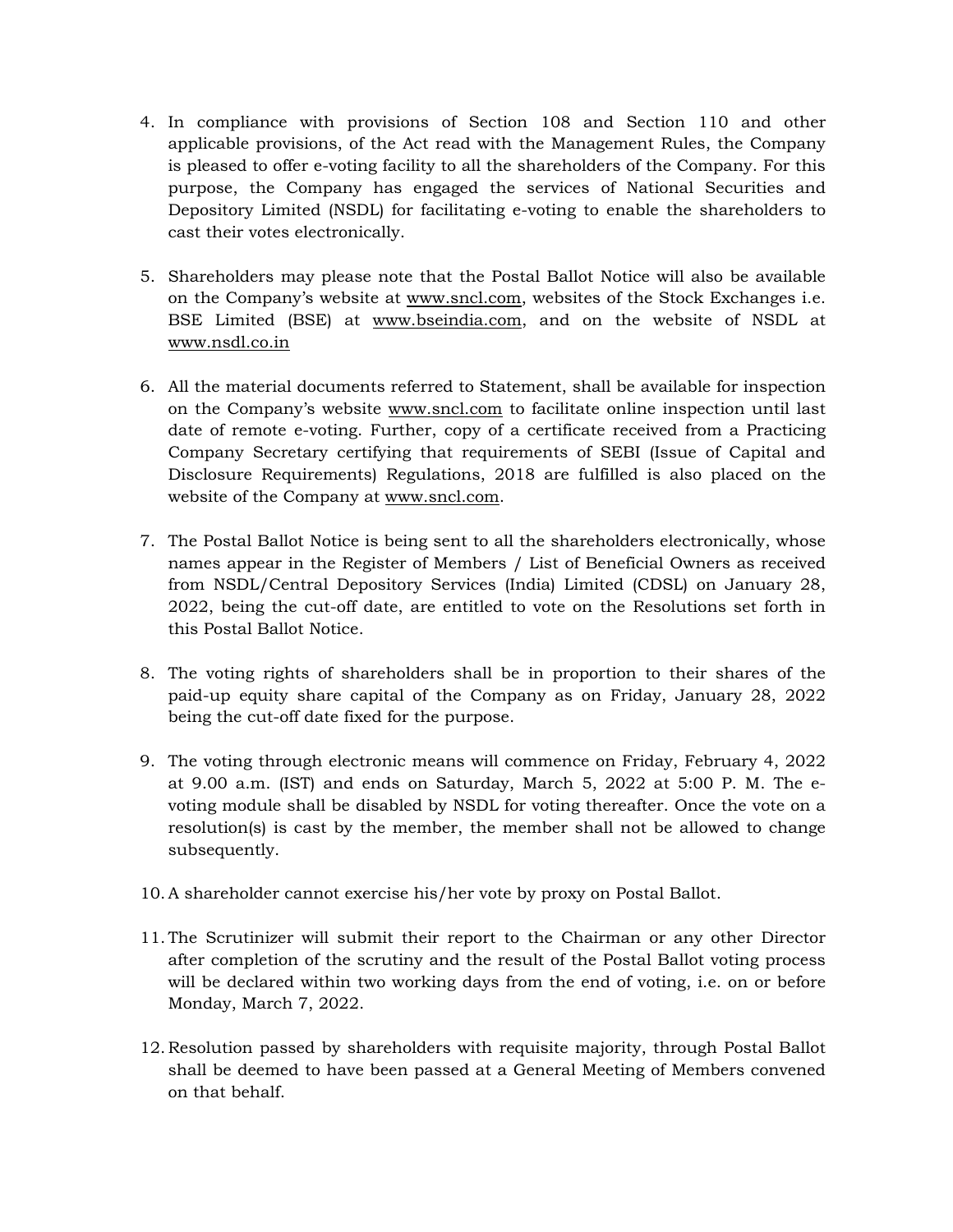- 13.The result of the Postal Ballot shall be communicated to all the Stock Exchanges where the equity shares of the Company are listed, NSDL and shall also be published in the newspaper(s). The Special Resolution, if passed by the requisite majority, shall be deemed to have been passed on Saturday, March 5, 2022, being the last date specified by the Company for e‐voting.
- 14.Any query in relation to the resolutions proposed to be passed by Postal Ballot may be addressed to or query / grievance with respect to E-voting, members may refer to the Frequently Asked Questions (FAQs) for Shareholders and E-voting User Manual for Shareholders available under the Downloads section of NSDL's e-voting website or contact Mr. Anubhav Saxena, Assistant Manager, NSDL, Trade World, A wing, 4th Floor, Kamala Mills Compound, Lower Parel, Mumbai – 400013 at Toll Free No. 1800 1020 990 / 1800 224 430 or at E-mail ID :evoting@nsdl.co.in.
- 15.Members who have not registered their e‐mail addresses so far are requested to register the same so that they can receive all future communications from the Company electronically.

## **GENERAL INFORMATION AND INSTRUCTIONS RELATING TO E-VOTING**

## **Process and manner for members opting for E‐Voting**

In compliance with provisions of Sections 108 and 110 of the Companies Act, 2013 read with Rule 20 of the Companies (Management and Administration) Rules, 2014 including any amendments thereto and as per Regulation 44 of Listing Regulations, the Company is pleased to provide Member's facility to exercise their right to vote by electronic means and the business may be transacted through e‐voting Services provided by NSDL.

The instructions for e-voting are as under:

## **How do I vote electronically using NSDL e-Voting system?**

The way to vote electronically on NSDL e-Voting system consists of "Two Steps" which are mentioned below:

## **Step 1: Access to NSDL e-Voting system**

## **A) Login method for e-Voting for Individual shareholders holding securities in demat mode**

 In terms of SEBI circular dated December 9, 2020 on e-Voting facility provided by Listed Companies, Individual shareholders holding securities in demat mode are allowed to vote through their demat account maintained with Depositories and Depository Participants. Shareholders are advised to update their mobile number and email Id in their demat accounts in order to access e-Voting facility.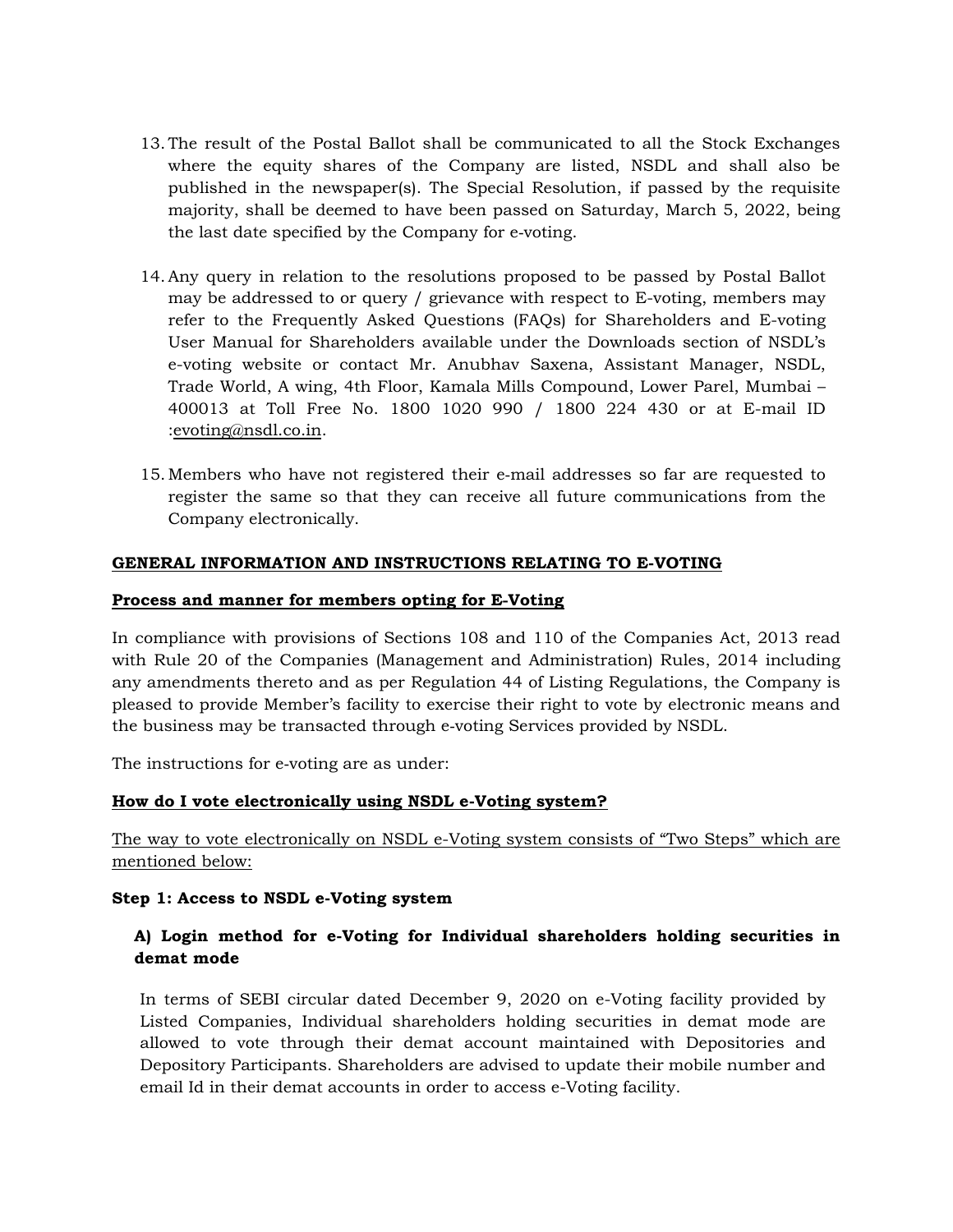Login method for Individual shareholders holding securities in demat mode is given below:

| <b>Type</b>         | of Login Method                                                                        |        |
|---------------------|----------------------------------------------------------------------------------------|--------|
| shareholders        |                                                                                        |        |
|                     |                                                                                        |        |
| Individual          | 1. If you are already registered for <b>NSDL IDeAS facility</b> , please               |        |
| Shareholders        | visit the e-Services website of NSDL. Open web browser by                              |        |
| holding securities  | typing the following URL: https://eservices.nsdl.com/ either                           |        |
| demat<br>mode<br>in | on a Personal Computer or on a mobile. Once the home page                              |        |
| with NSDL.          | of e-Services is launched, click on the "Beneficial Owner"                             |        |
|                     | icon under "Login" which is available under "IDeAS" section.                           |        |
|                     | A new screen will open. You will have to enter your User ID                            |        |
|                     | and Password. After successful authentication, you will be                             |        |
|                     | able to see e-Voting services. Click on "Access to e-Voting"                           |        |
|                     | under e-Voting services and you will be able to see e-Voting                           |        |
|                     | page. Click on options available against company name or e-                            |        |
|                     | Voting service provider - NSDL and you will be re-directed                             |        |
|                     | to NSDL e-Voting website for casting your vote during the                              |        |
|                     | remote e-Voting period or joining virtual meeting & voting                             |        |
|                     | during the meeting.                                                                    |        |
|                     | 2. If the user is not registered for IDeAS e-Services, option to                       |        |
|                     | register is available at https://eservices.nsdl.com                                    | Select |
|                     | Online<br><b>IDeAS</b><br>Portal"<br>click<br><b>"Register</b><br>for<br><sub>or</sub> | at     |
|                     | https://eservices.nsdl.com/SecureWeb/IdeasDirectReg.jsp                                |        |
|                     |                                                                                        |        |
|                     | 3. Visit the e-Voting website of NSDL. Open web browser by                             |        |
|                     | typing the following URL: https://www.evoting.nsdl.com/                                |        |
|                     | either on a Personal Computer or on a mobile. Once the home                            |        |
|                     | page of e-Voting system is launched, click on the icon "Login"                         |        |
|                     | which is available under 'Shareholder/Member' section. A                               |        |
|                     | new screen will open. You will have to enter your User ID (i.e.                        |        |
|                     | your sixteen digit demat account number hold with NSDL),                               |        |
|                     | Password/OTP and a Verification Code as shown on the                                   |        |
|                     | screen. After successful authentication, you will be redirected                        |        |
|                     | to NSDL Depository site wherein you can see e-Voting page.                             |        |
|                     | Click on options available against company name or e-Voting                            |        |
|                     | service provider - NSDL and you will be redirected to e-                               |        |
|                     | Voting website of NSDL for casting your vote during the                                |        |
|                     | remote e-Voting period or joining virtual meeting & voting                             |        |
|                     | during the meeting                                                                     |        |
|                     |                                                                                        |        |
|                     | 4. Shareholders/Members can also download NSDL Mobile App                              |        |
|                     | "NSDL Speede" facility by scanning the QR code mentioned                               |        |
|                     | below for seamless voting experience.                                                  |        |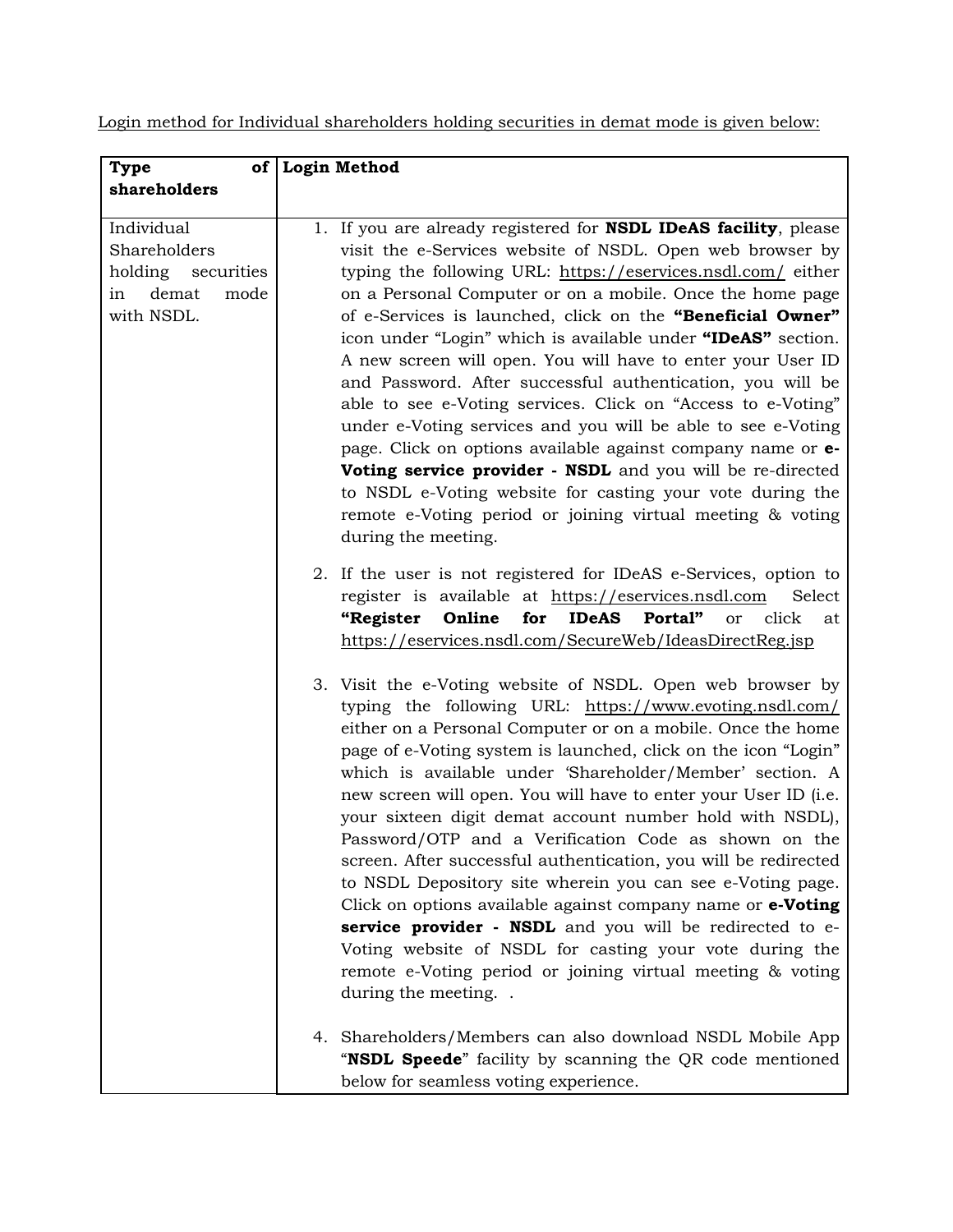|                                                                                                                                | <b>NSDL Mobile App is available on</b>                                                                                                                                                                                                                                                                                                                                                                                                                                                                                                                                                                                                                           |
|--------------------------------------------------------------------------------------------------------------------------------|------------------------------------------------------------------------------------------------------------------------------------------------------------------------------------------------------------------------------------------------------------------------------------------------------------------------------------------------------------------------------------------------------------------------------------------------------------------------------------------------------------------------------------------------------------------------------------------------------------------------------------------------------------------|
|                                                                                                                                | Google Play<br>App Store                                                                                                                                                                                                                                                                                                                                                                                                                                                                                                                                                                                                                                         |
|                                                                                                                                |                                                                                                                                                                                                                                                                                                                                                                                                                                                                                                                                                                                                                                                                  |
| Individual<br>Shareholders<br>holding<br>securities<br>demat<br>mode<br>in<br>with CDSL                                        | 1. Existing users who have opted for Easi / Easiest, they can<br>login through their user id and password. Option will be made<br>to reach e-Voting page without any further<br>available<br>authentication. The URL for users to login to Easi / Easiest<br>arehttps://web.cdslindia.com/myeasi/home/loginor<br>www.cdslindia.com and click on New System Myeasi.                                                                                                                                                                                                                                                                                               |
|                                                                                                                                | 2. After successful login of Easi/Easiest the user will be also<br>able to see the E Voting Menu. The Menu will have links of e-<br>Voting service provider i.e. NSDL. Click on NSDL to cast<br>your vote.                                                                                                                                                                                                                                                                                                                                                                                                                                                       |
|                                                                                                                                | 3. If the user is not registered for Easi/Easiest, option to register<br>is available at<br>https://web.cdslindia.com/myeasi/Registration/EasiRegistra<br>tion                                                                                                                                                                                                                                                                                                                                                                                                                                                                                                   |
|                                                                                                                                | 4. Alternatively, the user can directly access e-Voting page by<br>providing demat Account Number and PAN No. from a link in<br>www.cdslindia.com home page. The system will authenticate<br>the user by sending OTP on registered Mobile & Email as<br>recorded<br>in<br>the<br>demat<br>Account.<br>After<br>successful<br>authentication, user will be provided links for the respective<br>ESP i.e. <b>NSDL</b> where the e-Voting is in progress.                                                                                                                                                                                                           |
| Individual<br>Shareholders<br>(holding securities<br>demat<br>mode)<br>ın<br>login through their<br>depository<br>participants | You can also login using the login credentials of your demat account<br>through your Depository Participant registered with NSDL/CDSL for<br>e-Voting facility. Once login, you will be able to see e-Voting option.<br>Once you click on e-Voting option, you will be redirected to<br>NSDL/CDSL Depository site after successful authentication, wherein<br>you can see e-Voting feature. Click on options available against<br>company name or e-Voting service provider-NSDL and you will be<br>redirected to e-Voting website of NSDL for casting your vote during<br>the remote e-Voting period or joining virtual meeting & voting during<br>the meeting. |

**Important note:** Members who are unable to retrieve User ID/ Password are advised to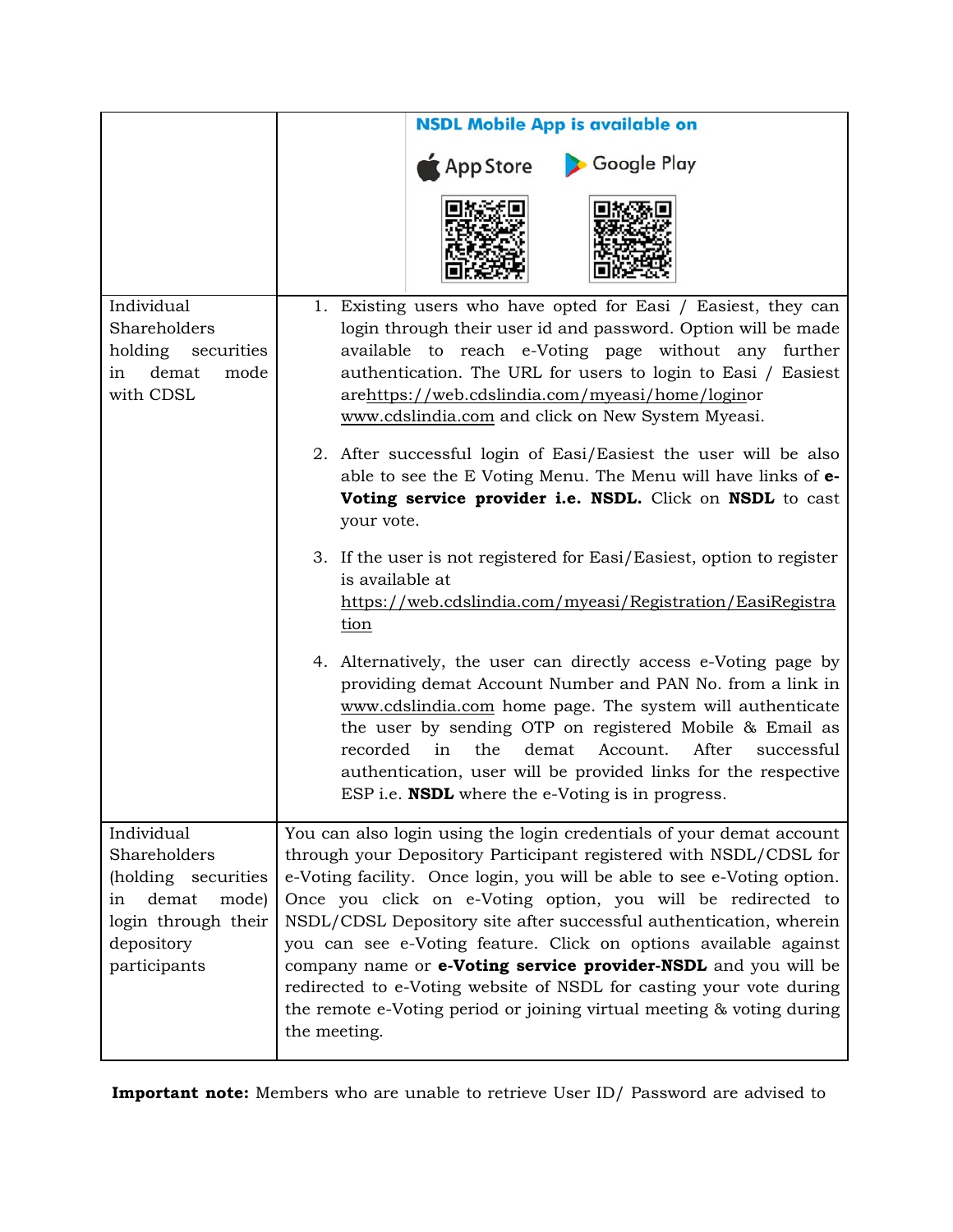use Forget User ID and Forget Password option available at above mentioned website.

## **Helpdesk for Individual Shareholders holding securities in demat mode for any technical issues related to login through Depository i.e. NSDL and CDSL.**

| Login type                    | <b>Helpdesk details</b>                                                           |
|-------------------------------|-----------------------------------------------------------------------------------|
|                               | Individual Shareholders holding Members facing any technical issue in login can   |
| securities in demat mode with | contact NSDL helpdesk by sending a request at                                     |
| NSDL                          | evoting@nsdl.co.in or call at toll free no.: $1800$ 1020                          |
|                               | 990 and 1800 22 44 30                                                             |
|                               |                                                                                   |
|                               | Individual Shareholders holding   Members facing any technical issue in login can |
| securities in demat mode with | contact CDSL helpdesk by sending a request at                                     |
| CDSL                          | helpdesk.evoting@cdslindia.com or contact at 022-                                 |
|                               | 23058738 or 022-23058542-43                                                       |
|                               |                                                                                   |

**B) Login Method for e-Voting for shareholders other than Individual shareholders holding securities in demat mode and shareholders holding securities in physical mode.** 

## **How to Log-in to NSDL e-Voting website?**

- 1. Visit the e-Voting website of NSDL. Open web browser by typing the following URL: https://www.evoting.nsdl.com/ either on a Personal Computer or on a mobile.
- 2. Once the home page of e-Voting system is launched, click on the icon "Login" which is available under 'Shareholder/Member' section.
- 3. A new screen will open. You will have to enter your User ID, your Password/OTP and a Verification Code as shown on the screen. *Alternatively, if you are registered for NSDL eservices i.e. IDEAS, you can log-in at https://eservices.nsdl.com/ with your existing IDEAS login. Once you log-in to NSDL eservices after using your log-in credentials, click on e-Voting and you can proceed to Step 2 i.e. Cast your vote electronically.*
- 4. Your User ID details are given below :

| Manner of holding shares i.e. Demat   Your User ID is:<br>(NSDL or CDSL) or Physical |                                                                                                                |
|--------------------------------------------------------------------------------------|----------------------------------------------------------------------------------------------------------------|
| a) For Members who hold shares in<br>demat account with NSDL.                        | 8 Character DP ID followed by 8 Digit<br>Client ID                                                             |
|                                                                                      | For example if your DP ID is IN300***<br>and Client ID is $12*****$ then your user<br>ID is IN300***12*******. |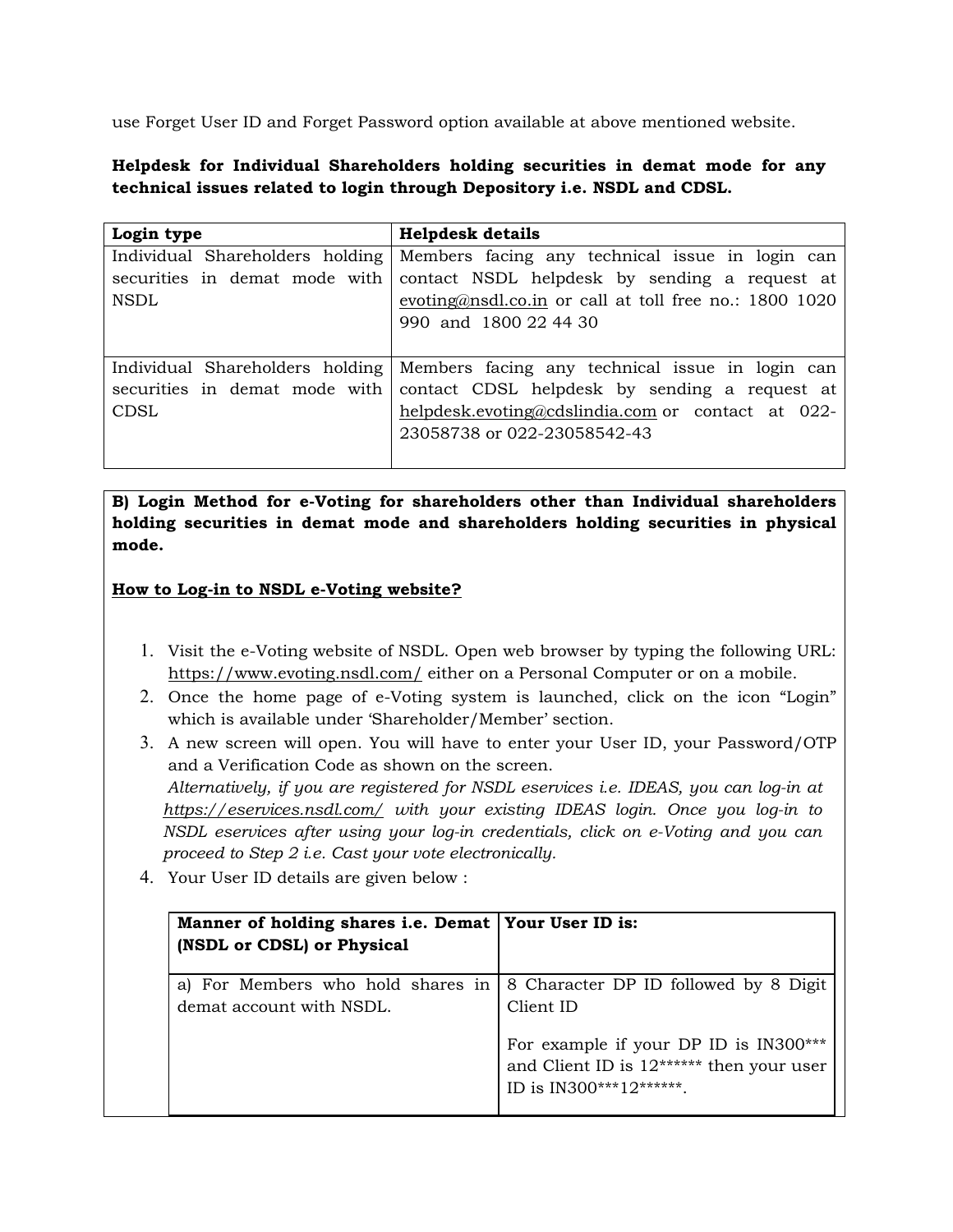| b) For Members who hold shares in<br>demat account with CDSL. | 16 Digit Beneficiary ID<br>For example if your Beneficiary ID is<br>12************** then your user ID is<br>$10*******************$                                       |
|---------------------------------------------------------------|----------------------------------------------------------------------------------------------------------------------------------------------------------------------------|
| c) For Members holding shares<br>in<br>Physical Form.         | EVEN Number followed<br>by<br>Folio<br>Number registered with the company<br>For example if folio number is $001***$<br>and EVEN is 101456 then user ID is<br>101456001*** |

- 5. Password details for shareholders other than Individual shareholders are given below:
	- a) If you are already registered for e-Voting, then you can user your existing password to login and cast your vote.
	- b) If you are using NSDL e-Voting system for the first time, you will need to retrieve the 'initial password' which was communicated to you. Once you retrieve your 'initial password', you need to enter the 'initial password' and the system will force you to change your password.
	- c) How to retrieve your 'initial password'?
		- (i) If your email ID is registered in your demat account or with the company, your 'initial password' is communicated to you on your email ID. Trace the email sent to you from NSDL from your mailbox. Open the email and open the attachment i.e. a .pdf file. Open the .pdf file. The password to open the .pdf file is your 8 digit client ID for NSDL account, last 8 digits of client ID for CDSL account or folio number for shares held in physical form. The .pdf file contains your 'User ID' and your 'initial password'.
		- (ii) If your email ID is not registered, please follow steps mentioned below in **process for those shareholders whose email ids are not registered.**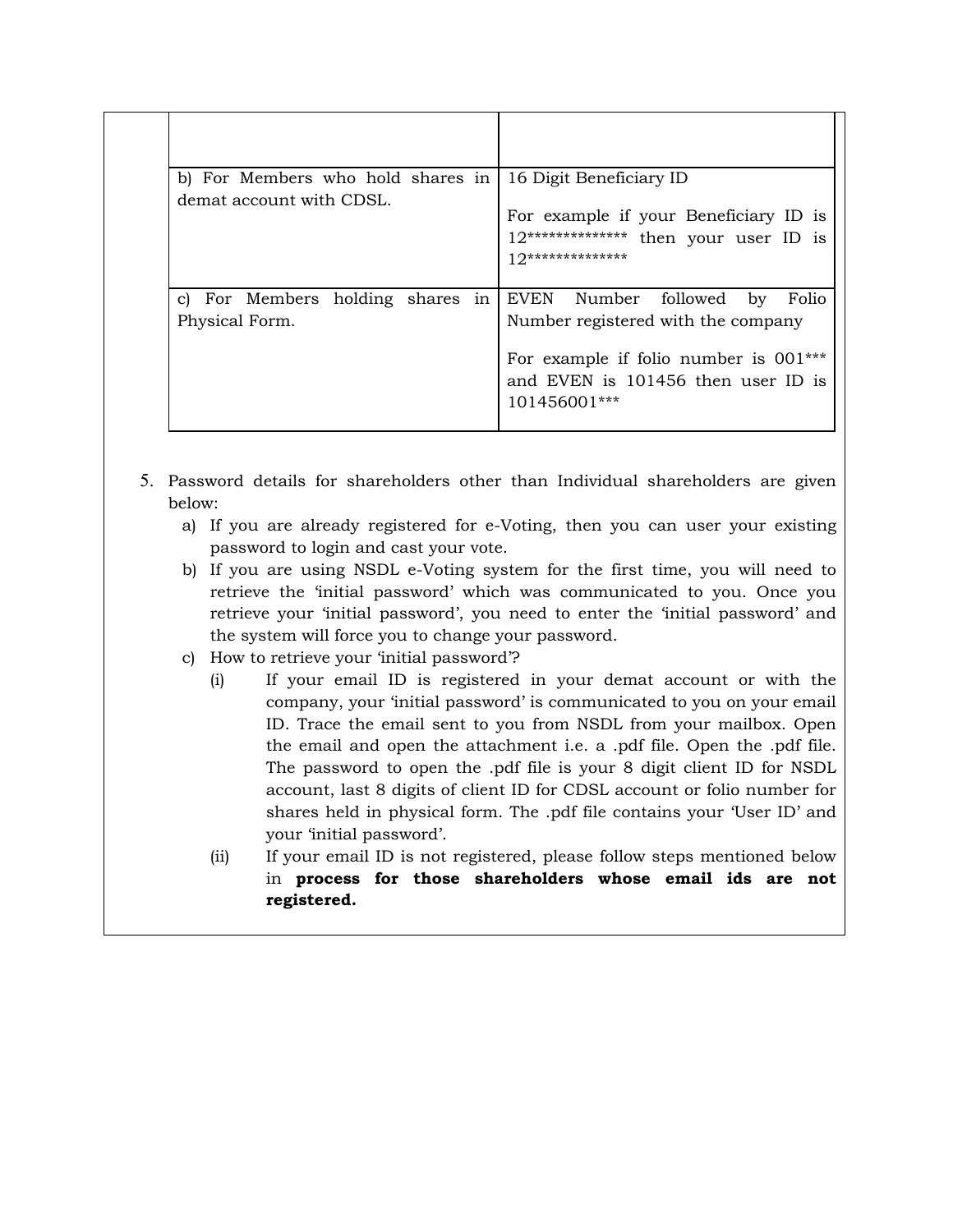- 6. If you are unable to retrieve or have not received the " Initial password" or have forgotten your password:
	- a) Click on "**Forgot User Details/Password**?"(If you are holding shares in your demat account with NSDL or CDSL) option available on www.evoting.nsdl.com.
	- b) **Physical User Reset Password**?" (If you are holding shares in physical mode) option available on www.evoting.nsdl.com
	- c) If you are still unable to get the password by aforesaid two options, you can send a request at evoting@nsdl.co.in mentioning your demat account number/folio number, your PAN, your name and your registered address etc.
	- d) Members can also use the OTP (One Time Password) based login for casting the votes on the e-Voting system of NSDL.
- 7. After entering your password, tick on Agree to "Terms and Conditions" by selecting on the check box.
- 8. Now, you will have to click on "Login" button.
- 9. After you click on the "Login" button, Home page of e-Voting will open.

## **Step 2: Cast your vote electronically on NSDL e-Voting system.**

- 1. After successful login at Step 1, you will be able to see all the companies "EVEN" in which you are holding shares and whose voting cycle and Annual General Meeting is in active status.
- 2. Select "EVEN" of company for which you wish to cast your vote during the remote e-Voting period and casting your vote during the Annual General Meeting. For joining virtual meeting, you need to click on "VC/OAVM" link placed under "Join Annual General Meeting".
- 3. Now you are ready for e-Voting as the Voting page opens.
- 4. Cast your vote by selecting appropriate options i.e. assent or dissent, verify/modify the number of shares for which you wish to cast your vote and click on "Submit" and also "Confirm" when prompted.
- 5. Upon confirmation, the message "Vote cast successfully" will be displayed.
- 6. You can also take the printout of the votes cast by you by clicking on the print option on the confirmation page.
- 7. Once you confirm your vote on the resolution, you will not be allowed to modify your vote.

## **General Guidelines for shareholders**

- 1. Institutional shareholders (i.e. other than individuals, HUF, NRI etc.) are required to send scanned copy (PDF/JPG Format) of the relevant Board Resolution/ Authority letter etc. with attested specimen signature of the duly authorized signatory(ies) who are authorized to vote, to the Scrutinizer by e-mail to scrutinisers@mmjc.in with a copy marked to evoting@nsdl.co.in
- 2. It is strongly recommended not to share your password with any other person and take utmost care to keep your password confidential. Login to the e-voting website will be disabled upon five unsuccessful attempts to key in the correct password. In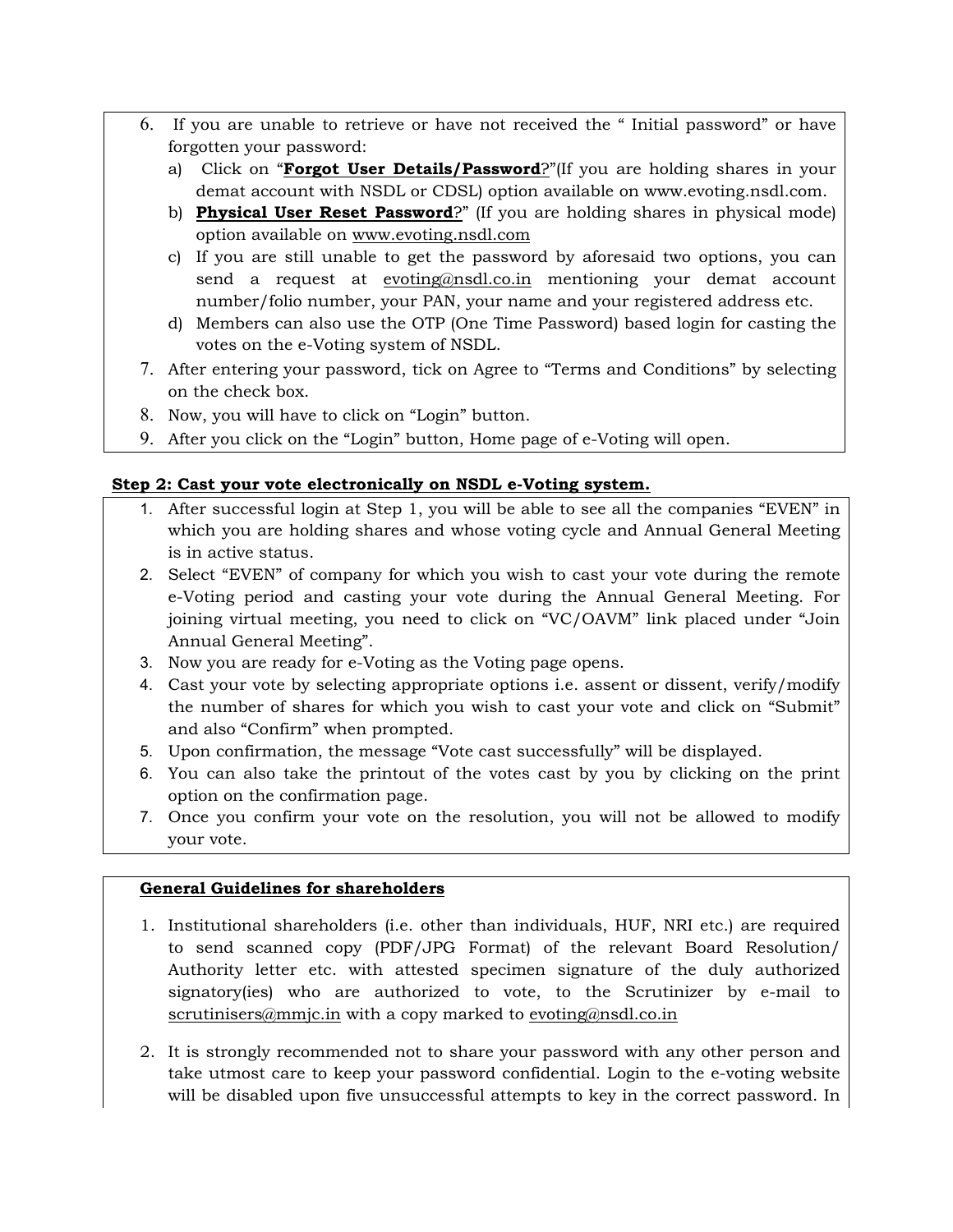such an event, you will need to go through the "Forgot User Details/Password?" or "Physical User Reset Password?" option available on www.evoting.nsdl.com to reset the password.

3. In case of any queries, you may refer the Frequently Asked Questions (FAQs) for Shareholders and e-voting user manual for Shareholders available at the download section of www.evoting.nsdl.com or call on toll free no.: 1800 1020 990 and 1800 22 44 30 or send a request at evoting@nsdl.co.in

## **PROCESS FOR THOSE SHAREHOLDERS WHOSE EMAIL IDS ARE NOT REGISTERED WITH THE DEPOSITORIES FOR PROCURING USER ID AND PASSWORD AND REGISTRATION OF E MAIL IDS FOR E-VOTING FOR THE RESOLUTIONS SET OUT IN THIS NOTICE:**

- 1. In case shares are held in physical mode please provide Folio No., Name of shareholder, scanned copy of the share certificate (front and back), PAN (selfattested scanned copy of PAN card), AADHAR (self-attested scanned copy of Aadhar Card) by email to sadhananitro@sncl.com
- 2. In case shares are held in demat mode, please provide DPID-CLID (16 digit DPID + CLID or 16 digit beneficiary ID), Name, client master or copy of Consolidated Account statement, PAN (self-attested scanned copy of PAN card), AADHAR (self-attested scanned copy of Aadhar Card) to (sadhananitro@sncl.com) If you are an Individual shareholders holding securities in demat mode, you are requested to refer to the login method explained at step 1 (A) i.e. .Login method for e-Voting and joining virtual meeting for Individual shareholders holding securities in demat mode.
- 3. Alternatively shareholder/members may send a request to evoting@nsdl.co.in for procuring user id and password for e-voting by providing above mentioned documents.
- 4. In terms of SEBI circular dated December 9, 2020 on e-Voting facility provided by Listed Companies, Individual shareholders holding securities in demat mode are allowed to vote through their demat account maintained with Depositories and Depository Participants. Shareholders are required to update their mobile number and email ID correctly in their demat account in order to access e-Voting facility.

In case of any queries, you may refer the Frequently Asked Questions (FAQs) for Shareholders and e-voting user manual for Shareholders available at the download section of www.evoting.nsdl.com or call on toll free no.: 1800-1020-990/ 1800-22-44-30 or send a request at evoting@nsdl.co.in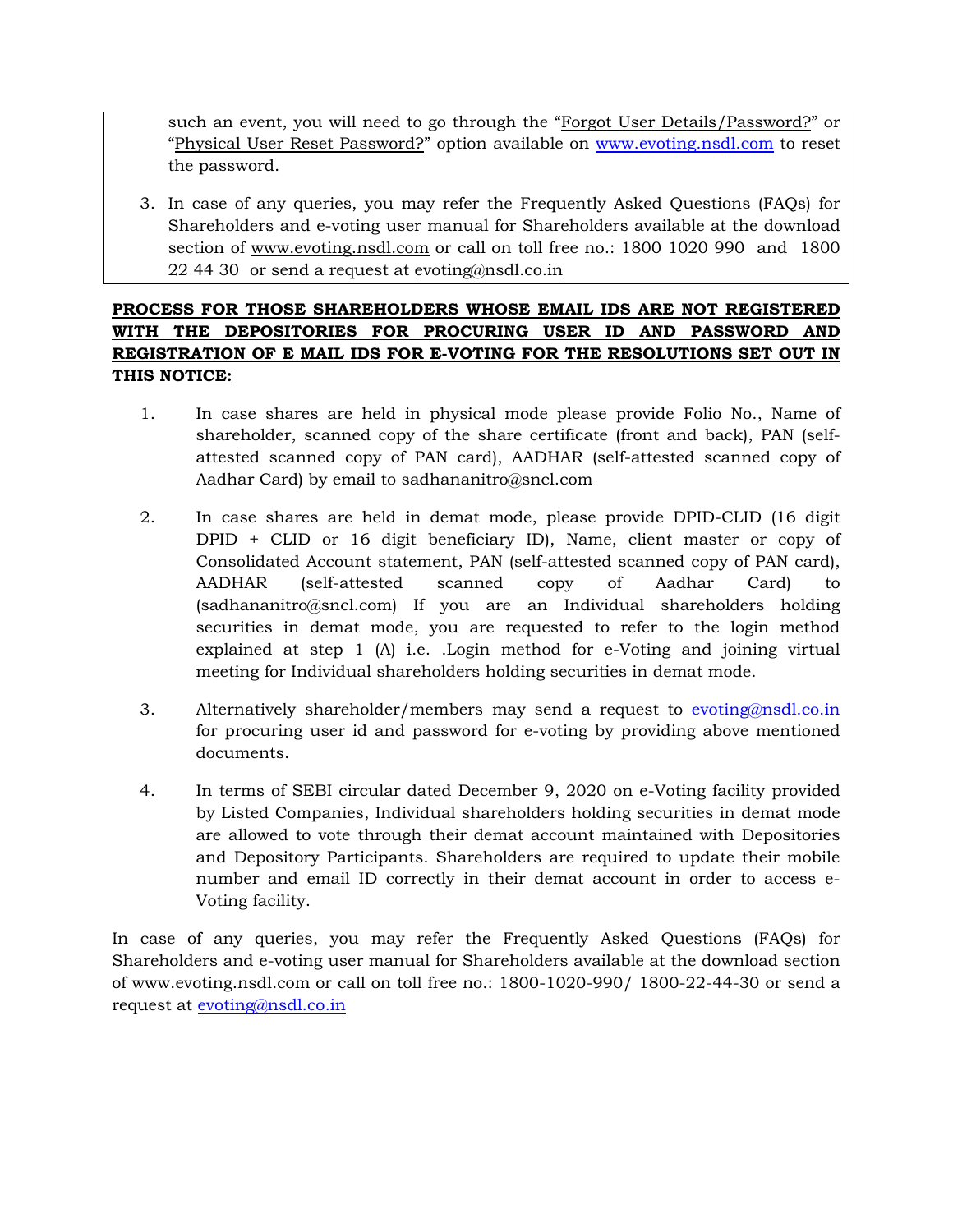## **EXPLANATORY STATEMENT**

## Pursuant to Sections 102 and 110 of the Companies Act, 2013 ("**Act**")

The Company is on a growth trajectory and is infusing funds to expand the business. The infusion will also strengthen the Company's balance sheet. The Board has explored various options and proposed to raise fund by way of issue of share warrants convertible into equity shares on preferential basis.

In accordance with the above, the Board of Directors of the Company at their Meeting held on February 02, 2022, approved the issue of 65,20,606 fully convertible warrants into equivalent number of Equity Shares of the Company ('Warrants'), by way of preferential issue, for cash, at an issue price of INR 153.36 per Share Warrant/ Equity Share (including premium of Rs. 152.36) as determined by the Board in its absolute discretion ('Warrant Issue Price') approximately aggregating to Rs. 1,00,00,00,137 (Rupees One Hundred Crores One Hundred and Thirty-Seven).

In accordance with Sections 42 and 62 and other applicable provisions, if any, of the Companies Act, 2013 (the 'Act') and the rules made thereunder (including any statutory modification(s) or re-enactment(s) thereof for the time being in force) and in accordance with the SEBI (ICDR) Regulations and the Securities and Exchange Board of India (Listing Obligations and Disclosure Requirements) Regulations, 2015 (the 'SEBI (LODR) Regulations'), as amended from time to time, approval of the Members of the Company by way of special resolution is required to issue the Warrants on preferential basis.

Necessary information or details as required in respect of the proposed issue of Equity Warrants in terms of applicable provisions of the Companies Act, 2013 read with related Rules thereto and SEBI (Issue of Capital and Disclosure Requirements) Regulations, 2018 are as under:

## 1. **The date of Passing Board Resolution for approving Preferential Issue**:

February 02, 2022.

## 2. **Maximum number of securities offered and the price at which security is being offered**:

65,20,606 Share Warrants, convertible into 65,20,606 equity shares of face value of Re. 1/- each, to be issued at Rs. 153.36 per Share Warrant/ Equity Share (including premium of Rs. 152.36) ("Issue Price").

#### 3. **Basis or justification for the price (including premium, if any) at which the offer or invitation is being made:**

The Issue Price is higher than the floor price prescribed under Reg. 164 of SEBI (ICDR) Regulations.

## 4. **Amount which the Company intends to raise by way of issue of Warrants:**

Through the proposed Preferential Issue of Warrants, the Company intends to raise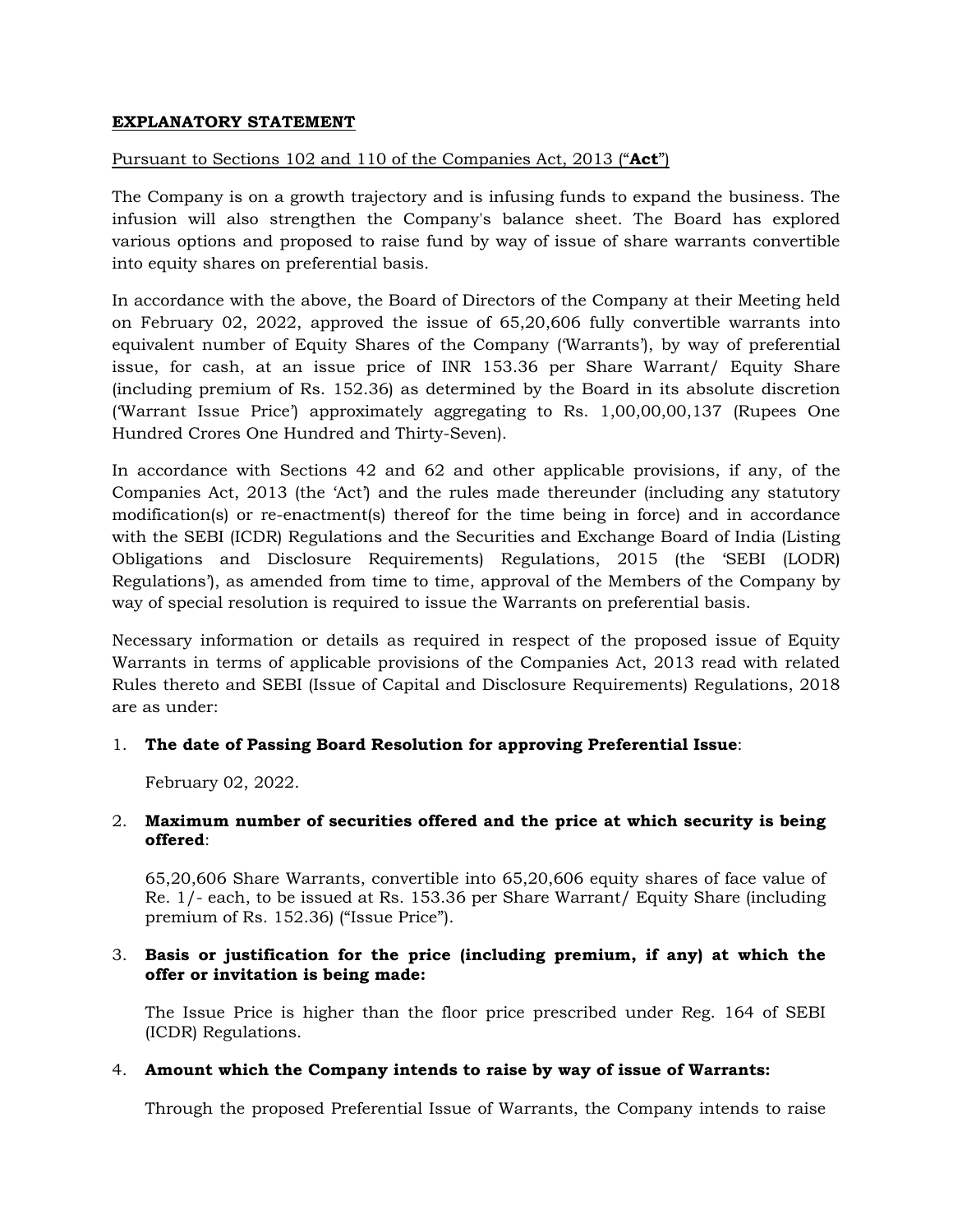approximately Rs. 1,00,00,00,137 (Rupees One Hundred Crores One Hundred and Thirty Seven) (assuming exercise of rights attached to all Warrants).

## 5. **Material terms of raising such warrants:**

As mentioned in the proposed resolution.

## 6. **The proposed time within which the issue or allotment shall be completed:**

As required under the SEBI (ICDR) Regulations, Equity Warrants shall be issued and allotted by the Company within a period of Fifteen (15) days from the date of passing of this resolution provided that where the issue and allotment of the said Equity Warrants is pending on account of pendency of any approval for such issue and allotment by any regulatory authority or the Central Government, the issue and allotment shall be completed within a period of Fifteen (15) days from the date receipt of last of such approvals.

#### 7. **The class or classes of persons/names of the proposed allottee(s) to whom the allotment is to be made and the percentage of post preferential offer capital that may be held by them:**

|     |                   |           | status of    |                                   |
|-----|-------------------|-----------|--------------|-----------------------------------|
| Sr. | Name<br>of<br>the | of<br>No. | the allottee | Percentage of post preferential   |
| No. | Investor          | Share     | (Promoter/   | offer capital that may be held by |
|     |                   | Warrants  | Non-         | the allottee <sup>*</sup>         |
|     |                   |           | Promoter)    |                                   |
| 1.  | Sanjay Katkar     | 18,25,769 | Non $-$      | 1.75                              |
|     |                   |           | Promoter     |                                   |
| 2.  | Kailash Katkar    | 18,25,769 | $Non -$      | 1.44                              |
|     |                   |           | Promoter     |                                   |
| 3.  | Chhaya Katkar     | 6,19,458  | $Non -$      | 0.51                              |
|     |                   |           | Promoter     |                                   |
|     | Anupama           | 6,19,458  | Non $-$      | 0.51                              |
| 4.  | Katkar            |           | Promoter     |                                   |
| 5.  | Rohit Gupta       | 6,52,061  | Non $-$      | 0.32                              |
|     |                   |           | Promoter     |                                   |
| 6.  | Jeevan Patwa      | 9,78,091  | Non -        | 0.48                              |
|     |                   |           | Promoter     |                                   |

The Equity Shares being offered to the following: -

*\*Note: Based on assumption, the investor shall fully subscribe to the offer.* 

#### 8. **The percentage of post preferential issue capital that may be held by allottee and change in control, if any, in the issuer consequent to the preferential issue:**

Please refer the above table for details of post preferential issue capital. However, there is no change in control.

#### 9. **The number of persons to whom allotment on preferential basis have already been made during the year, in terms of number of securities as well as price:**

NIL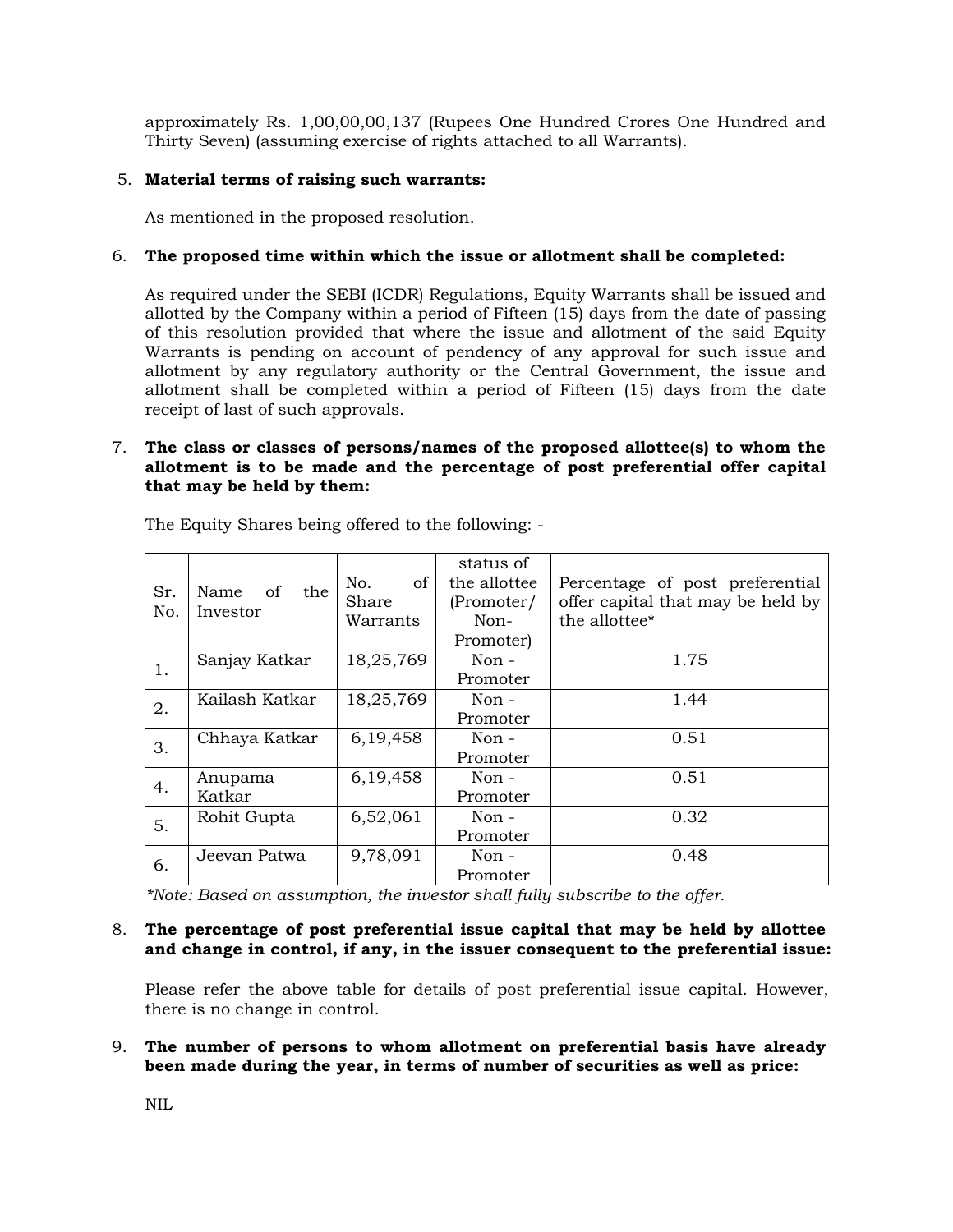- 10. **Objects of the preferential issue:** The funds will be utilised towards expansion in the company including para–amino phenol (PAP) business (capex. and opex.) and for the general corporate purpose of the Company.
- 11. **Proposal / Intention of Promoters, Directors or Key Managerial Personnel(s) to subscribe the offer:** No Promoter, Director(s) or Key Managerial Personnel(s) are intending to subscribe to this offer.
- 12. **Shareholding pattern of the Company before and after the preferential issue:**

| Sr.<br>No.   | Category                       | Pre-Issue             |                                | <b>Post Issue</b>      |                                    |
|--------------|--------------------------------|-----------------------|--------------------------------|------------------------|------------------------------------|
|              |                                | No. of shares<br>held | $\%$<br>of<br>shareh<br>olding | No. of shares<br>held# | $\%$<br>of<br>share<br>holdi<br>ng |
| A            | <b>Promoters' Holding</b>      |                       |                                |                        |                                    |
| 1.           | Indian:                        |                       |                                |                        |                                    |
|              | Individuals                    | 1,96,16,982           | 10.01                          | 1,96,16,982            | 9.70                               |
|              | Bodies Corporate               | 12,51,72,831          | 64.01                          | 12,51,72,831           | 61.93                              |
|              | <b>Sub Total</b>               | 14,47,89,813          | 74.02                          | 14,47,89,813           | 71.63                              |
| 2.           | Foreign Promoters              | $\overline{0}$        | $\overline{0}$                 | $\mathbf{0}$           | $\Omega$                           |
|              | Sub Total (A)                  | 14,47,89,813          | 74.02                          | 14,47,89,813           | 71.63                              |
| $\mathbf{B}$ | <b>Non-Promoters' Holding</b>  |                       |                                |                        |                                    |
| 1.           | <b>Institutional Investors</b> | 4,44,801              | 0.23                           | 4,44,801               | 0.22                               |
| 2.           | Non-Institutions:              |                       |                                |                        |                                    |
|              | Private Corporate Bodies       | 36,03,936             | 1.84                           | 36,03,936              | 1.78                               |
|              | Directors and Relatives        | 27,59,254             | 1.41                           | 27,59,254              | 1.36                               |
|              | Indian Public                  | 4, 16, 11, 715        | 21.27                          | 4,81,32,321            | 23.82                              |
|              | Others (Including NRIs)        | 24,08,610             | 1.23                           | 24,08,610              | 1.19                               |
|              | Sub-Total (B)                  | 5,08,28,316           | 25.98                          | 5,73,48,922            | 28.37                              |
|              | TOTAL (A+B)                    | 19,56,18,129          | 100                            | 20, 21, 38, 735        | 100                                |

#### **Notes:**

**a.** The above Shareholding pattern assumes allotment of 65,20,606 equity shares to be issued and allotted upon exercise of right attached to all the Warrants. In the event, right for allotment of share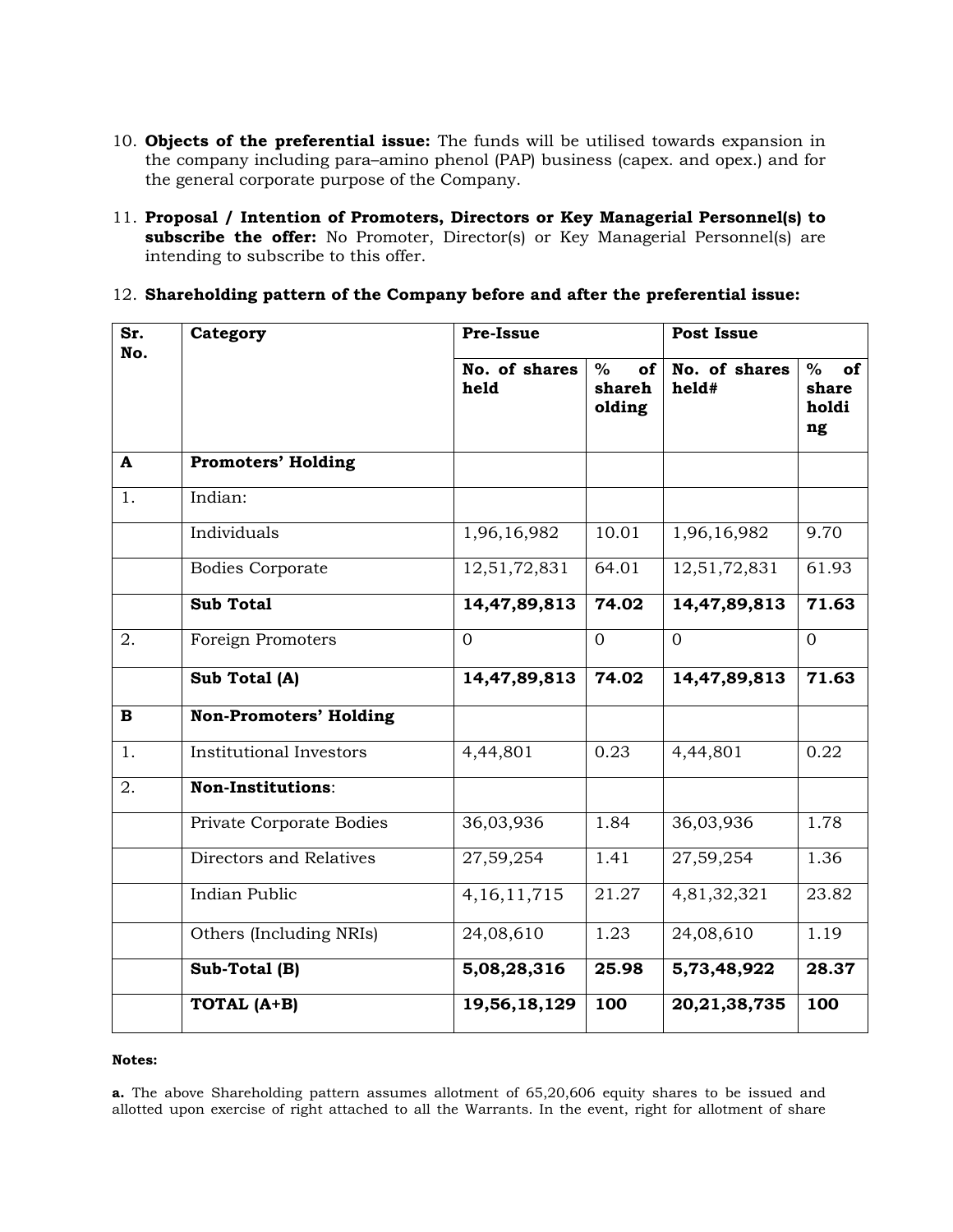against all or any of the Warrant(s) are not exercised, the Shareholding Pattern shall change correspondingly.

**#.** assuming full conversion of warrants.

**b.** Pre issue shareholding reflects shareholding of the Company as on January 28, 2022. Post issue holding of all the other shareholders is assumed to remain the same.

#### 13. **Principle terms of assets charged as securities:** Not Applicable

- 14. **Adjustments for Warrants:** In the event, the Issue Price is less than the price determined in accordance with SEBI (ICDR) Regulations, the Issue Price and the number of Equity Shares to be allotted on exercise of the Warrant shall be subject to appropriate adjustments, as permitted under applicable rules, regulations and laws as applicable from time to time.
- 15. **Identity of proposed allottee (including the natural persons who are the ultimate beneficial owners of the shares proposed to be allotted and/or who ultimately control), the percentage of post preferential issue capital that may be held by them and change in control, if any, in the issuer consequent to the preferential issue:**

| Sr.<br>No. | Name of the Investor | Beneficial<br>Owner | Percentage of post preferential offer<br>capital that may be held by the<br>allottee* |
|------------|----------------------|---------------------|---------------------------------------------------------------------------------------|
| 1.         | Sanjay Katkar        | Self                | 1.75                                                                                  |
| 2.         | Kailash Katkar       | Self                | 1.44                                                                                  |
| 3.         | Chhaya Katkar        | Self                | 0.51                                                                                  |
| 4.         | Anupama Katkar       | Self                | 0.51                                                                                  |
| 5.         | Rohit Gupta          | Self                | 0.32                                                                                  |
| 6.         | Jeevan Patwa         | Self                | 0.48                                                                                  |

*\*Note: Based on assumption, the investor shall fully subscribe to the offer.* 

It is herewith clarified that owing to the preferential issue of Warrants there is no change in control.

- 16. **Identity of the natural persons who are the ultimate beneficial owners of the shares proposed to be allotted and/or who ultimately control the proposed allottees:** Please refer the above table for details for details of ultimate beneficial owners of the shares/ warrants proposed to be allotted.
- 17. **Undertaking for Re-computation of Issue Price:** In the event, the Issue Price is less than the price determined in accordance with SEBI (ICDR) Regulations, the Issue Price shall be subject to appropriate adjustments, as permitted under applicable rules, regulations and laws as applicable from time to time.
- 18. **Disclosures under Schedule VI of the SEBI (ICDR) Regulations, if the issuer or any of its promoters or directors is a wilful defaulter or a fraudulent borrower:**  Neither the Company nor its Directors or Promoters have been declared as wilful defaulter or fraudulent borrower as defined under the SEBI (ICDR) Regulations.
- 19. **Relevant Date:** The 'Relevant Date' for determining the issue price of the Equity Share Warrants shall be February 3, 2022, being the date, which is 30 days prior to the last date specified by the Company for e-voting i.e. March 5, 2022 which is